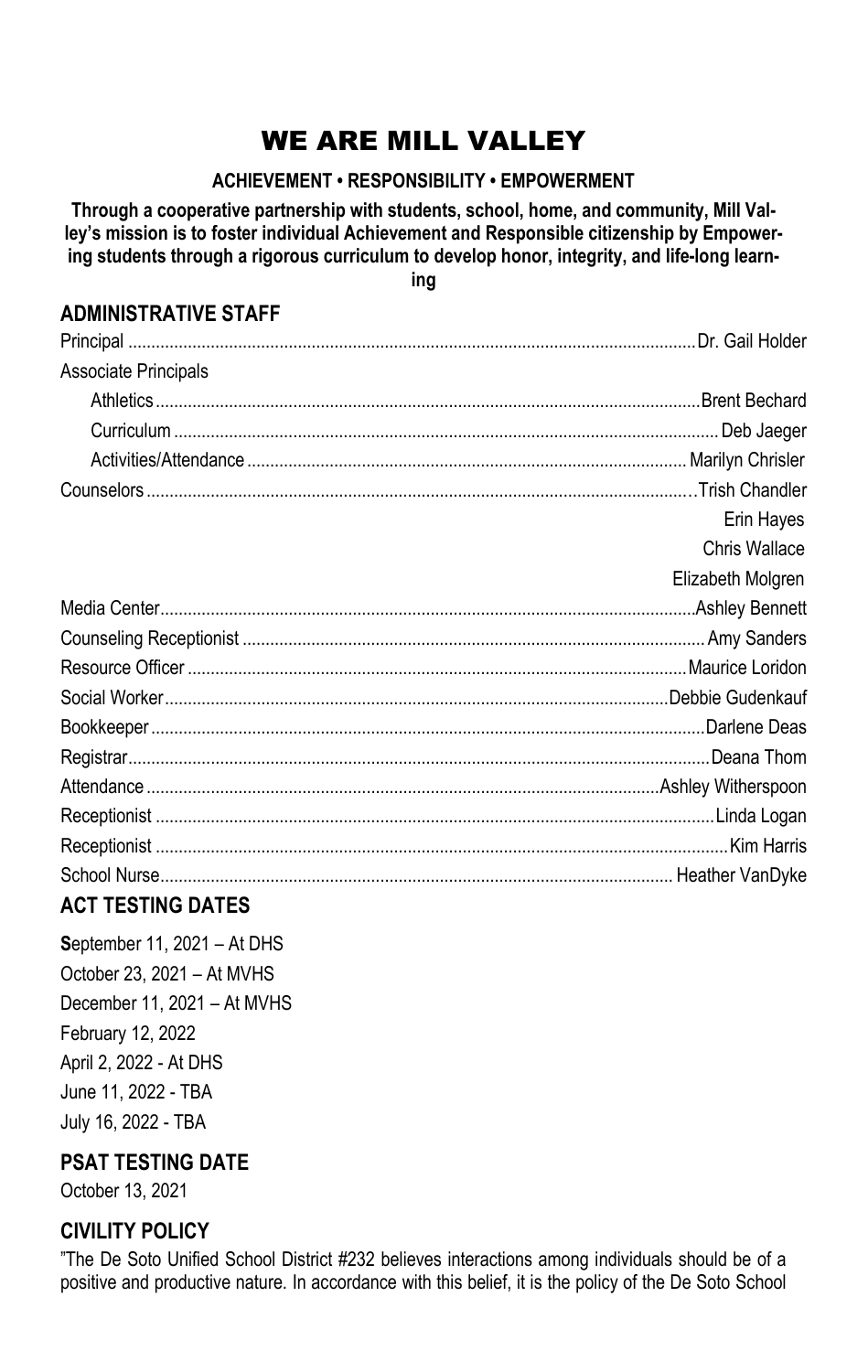District to treat everyone – fellow employees, students, parents, patrons, visitors, anyone having business with the district – with fairness and respect. The district also expects that anyone having interaction(s) with employees of the district will treat them with professionalism, courtesy, dignity, and respect."

### **SCHOOLS FORMS**

All forms mentioned in this handbook are available from the school office or on the USD 232 District website.

### **DISCLAIMER**

Rules published in this agenda are representative of the rules published in the Board of Education Policies and the District Student and Parent Handbook. Not all rules of behavior can be written and inserted in an agenda or handbook. However, we expect students to follow all rules and reasonable requests from authority and avoid violating the rights of others. **Parents and students are encouraged to read relevant Board Policies and the full Student and Parent Handbook available on the district web-site.**

All rules are subject to such changes as may be needed to insure continued compliance with federal, state or local regulations and are subject to such review and alteration as become necessary for the routine operations of the school.

### **FURTHER INFORMATION**

Students and parents are encouraged to review all USD 232 Board Policies available on the district website: www.usd232.org/policy

### **REPORTS TO LOCAL DCF**

Any district employee who has reason to know or suspect a child has been injured as a result of physical, mental or emotional abuse or neglect or sexual abuse, shall promptly report the matter to the local Kansas Department For Children and Families office or to the local law enforcement agency if the DCF office is not open.

The employee making the report will *not* contact the child's family or any other persons to determine the cause of the suspected abuse or neglect.

#### **NOTICE OF NONDISCRIMINATION**

Discrimination against any student on the basis of race, color, sexual orientation, gender identity, national origin, sex, disability, or religion in the admission or access to, or treatment in the district's programs and activities is prohibited. USD 232 District Office 35200 W. 91st., De Soto, KS, (913) 667-6200 has been designated to coordinate compliance with nondiscrimination requirements contained in *Title VI of the Civil Rights Act of 1964*, *Title IX of the Education Amendments of 1972, Section 504 of the Rehabilitation Act of 1973*, and *The Americans with Disabilities Act of 1990*.

Any student who believes that he or she has been discriminated against may file a complaint with the building principal, another administrator, the school counselor, or another certified staff member. \*See your building administrator for information regarding the Grievance Procedure.

### **AVAILABILITY OF ASBESTOS PLAN**

Contact the USD 232 Facilities Department at 913-667-6220.

### **HOTLINES**

Mental Health Association of the Heartland (Resources) 913-281-2221 Suicide Prevention National # 1-800-SUICIDE School Violence 1-877-626-8203 Temporary Lodging for Children 913-764-2887 Johnson County Mental Health Center - (Counseling) 913-831-2550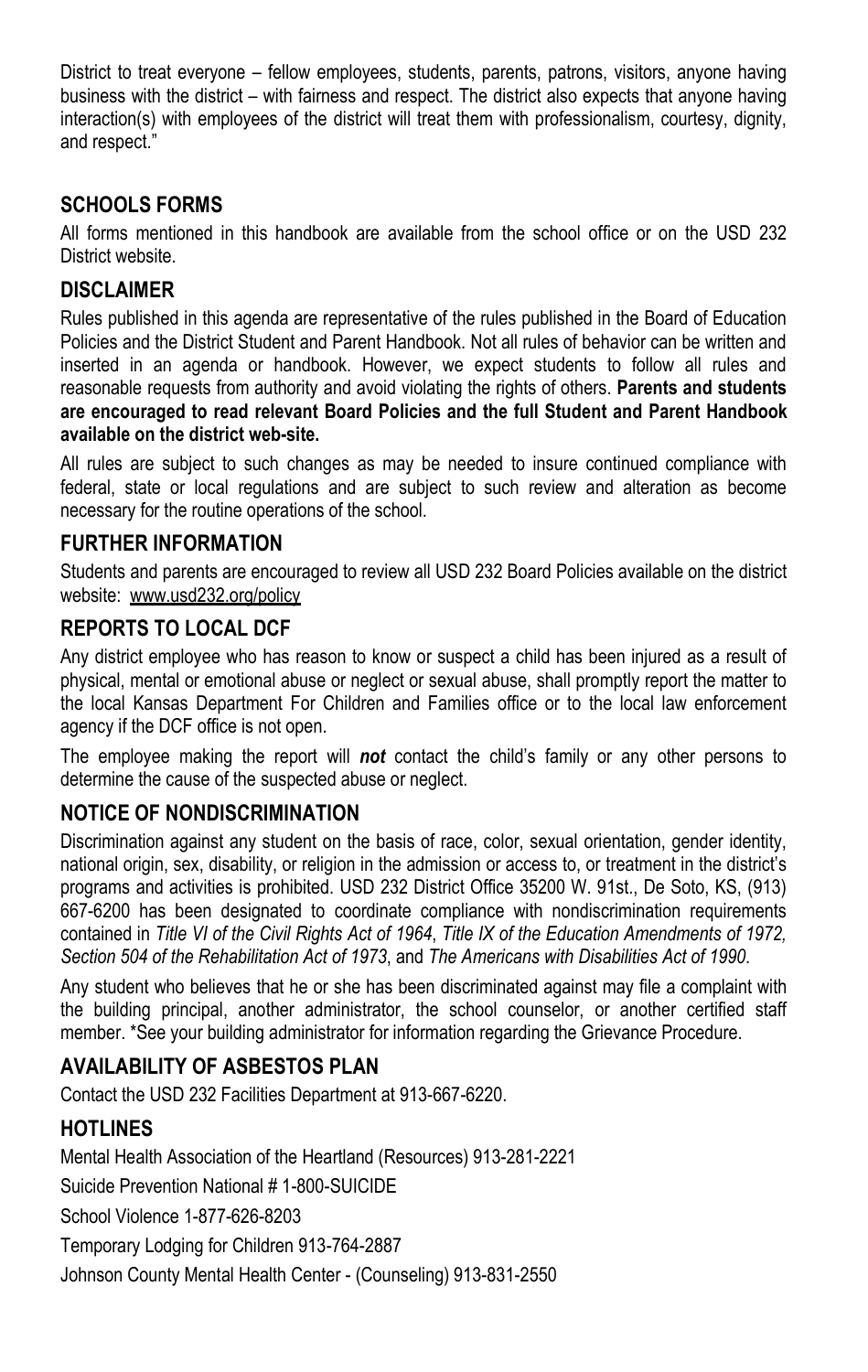### **BUILDING HOURS**

The building will be open for student use at 7:30 a.m. Halls will be cleared at 7:50 a.m. and all students will be in class or a scheduled activity at this time. For safety and security purposes, students are not to be in the building after 3:05 p.m. unless they are engaged in a supervised activity.

### **BELL SCHEDULE**

| 1st Block             | $7:50 - 9:15$   |
|-----------------------|-----------------|
| 2nd Block             | $9:20 - 10:45$  |
| 3rd Block/Seminar     | $10:50 - 11:30$ |
| 4thBlock              | $11:35 - 1:25$  |
| 5 <sup>th</sup> Block | $1:30 - 2:55$   |

### **SCHOOL CLOSINGS**

In case of severe weather, snow, ice, etc., the official announcement for school closings will be made over local radio and television stations. Listen to those stations or reference the district website at http://www.usd232.org. Parents may also sign up online for free text messages or email alerts by going to www.usd232.org. Please do not call the school or homes of teachers, administrators, etc.

### **VISITORS**

Patrons and parents are encouraged to visit the district facilities. All visits shall be scheduled with the building principal. *To ensure safety and security, all visitors must enter through the main*  entrance and check in at the office to receive a Visitor's Pass and/or quide before *proceeding to contact any other person in the building or on the grounds.* Students may not bring student visitors from other schools unless it is a part of an authorized school activity or event.

If you plan to visit the MVHS, **please use the west entrance**. Visitor parking spaces are located on the **west side** of the building for your convenience.

#### *The east side entrance will be locked during school hours*.

Those who have no legitimate cause to visit or are creating a nuisance will be asked to leave the building.

### **CHANGE OF ADDRESS/PHONE NUMBER**

Please notify the school registrar within seven days if any of the following change:

- Numbers for home or parents' work;
- Mailing or street address; or
- Emergency contacts.

#### **TEXTBOOKS**

All texts are loaned to students for their use during the school year. Students may be asked to purchase supplemental texts such as paperbacks or workbooks. The student purchases all other supplies.

Students who pay the book rental fee are furnished the use of:

- Appropriate books from the current textbook list. (Some books are furnished as individual copies and others as room copies.)
- Workbooks authorized by the BOE.
- Periodicals that are authorized on a classroom basis.

School owned textbooks and supplementary books lost, destroyed or extensively damaged shall be paid for by the student at the current replacement cost.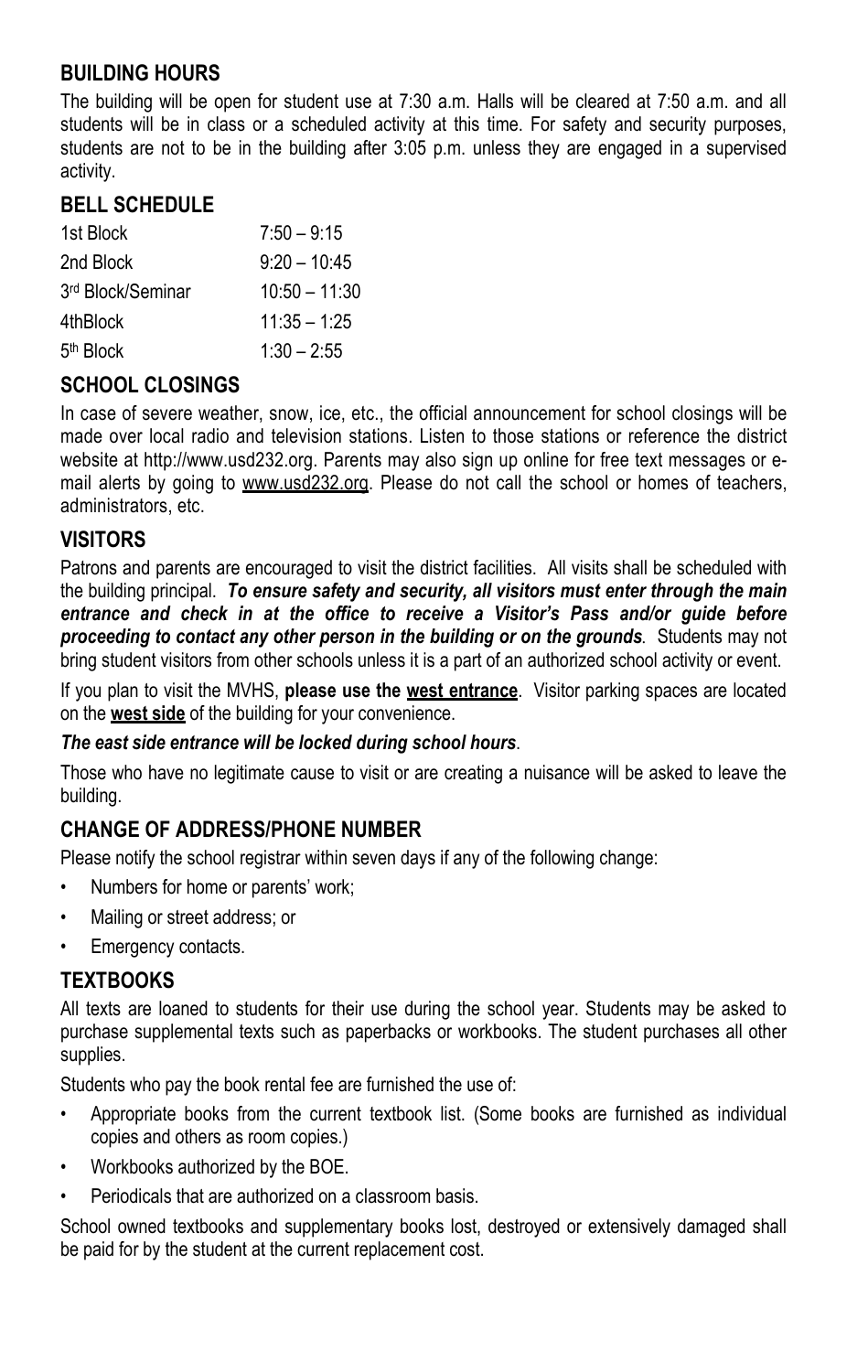# ACADEMICS

## **YOUR HIGH SCHOOL RECORD**

The record that you compile while a student remains with you for the rest of your life. Habits developed during high school frequently indicate your behavior after you are out of school.

We invite you to take advantage of compiling the best record that you can while in school. It is a permanent record and it is important for your future.

## **EDUCATIONAL-TECHNOLOGY CLASSES- ED-TECH**

A qualified USD 232 student must have completed at least ten (10) credits and/or attained junior/senior status (state guidelines), or be at least sixteen (16) years of age (federal guidelines) in order to participate. In addition to at least one (1) of the criteria, this program should be deemed the most appropriate educational alternative for the student as collectively determined by student, parent, counselors and building administrators.

USD 232 provides bus transportation to and from the vocational technical educational programs. Any other mode of transportation must have administrative approval.

### **GRADUATION REQUIREMENTS**

Twenty-five units are required, as follows:

| English/Communications           | 4.5 |
|----------------------------------|-----|
| History/Government               | 3.5 |
| Science                          | 3.0 |
| <b>Physical Education/Health</b> | 1.5 |
| <b>Mathematics</b>               | 4.0 |
| Fine Arts                        | 1.0 |
| Technology                       | 2.0 |
| Electives                        | 5.5 |

## **INCOMPLETES**

Students who have not fulfilled responsibilities in a class by the end of a marking period due to extenuating circumstances may receive an "Incomplete." The student is responsible for making arrangements with their teachers and the administration to complete any missed work. Barring extenuating circumstances, students will have a maximum of 10 consecutive school days to complete any missing work. If these arrangements are not made, a permanent grade of "F" may result.

## **GRADE POINT AVERAGES**

To encourage and reward students who complete more rigorous high school courses, USD 232 will award an additional grade point earned for Advanced Placement or College Now courses completed on De Soto school campuses. In addition, pending prior approval from the district Teaching and Learning Department, other core content college courses required for graduation not on the approved list may also receive weighted status. If a student leaves campus during the school day to take a pre-approved college level course, the grade earned will be included on their USD 232 high school transcript. Although semester college courses equal one high school year long course and transcribed as one full credit, the student must maintain fulltime student status to fulfill compulsory attendance laws. The formula for USD 232 Weighted Grade Points Per Course = Standard grade points + 1 point, for grades A, B or C. Weighted Grade credit is awarded upon course completion.

Students transferring into USD 232 will receive weighted grade credit for only those courses designated as weighted courses by USD 232.

The weighted grading system will be used to determine student honors and distinctions, including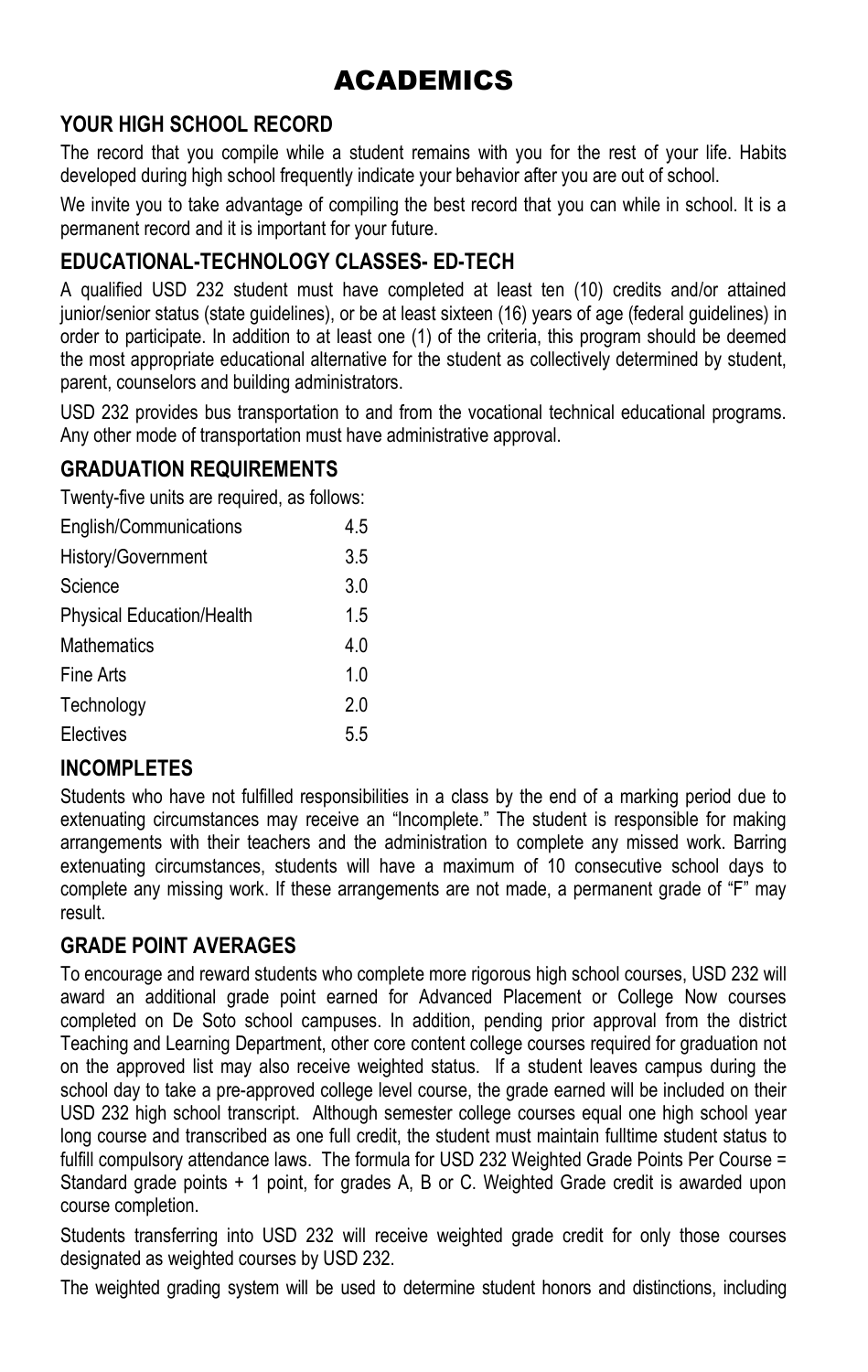class rank. Universities will be informed of the dual grading system when they receive the student's USD 232 transcript.

### **HONOR ROLL**

An honor roll will be posted after the end of first semester and second semester. The honor roll is a true A, A/B honor roll. A student cannot have any grade lower than a B and their incomplete grades must be made up by the time the honor roll is completed. The reporting system used at Mill Valley High School is:

| $A = Excellent$     | $INC = Incomplete$            |
|---------------------|-------------------------------|
| $B =$ Above Average | $WDP = Without Passing$       |
| $C = Average$       | $P =$ Passing                 |
| $D =$ Passing       | $NC = No Credit$              |
| $F =$ Failing       | <b>WDF</b> = Withdraw Failing |

### **NATIONAL HONOR SOCIETY (NHS)**

The National Honor Society exists to encourage an enthusiasm for scholarship, to stimulate a desire to render service, to promote worthy leadership and to encourage the development of character in students. Students (sophomores, juniors and seniors) must have at least a 3.4 grade point average to be eligible to apply to NHS.

### **COLLEGE CREDIT**

With parental and prior administrative approval, junior and senior students who are on schedule to graduate with their class or students with Individualized Education Plans may enroll in college courses and receive credit toward high school graduation. Such courses will not replace courses offered or required by the school, and permission must be secured from the school. Students interested in enrolling in college courses should contact a school counselor.

### **ACADEMIC LETTERS**

Letters will be given for achievement in academic classes to students who achieve a grade point average of 3.7 or better in their past two consecutive semesters. The academic letter is not based upon an overall grade point average.

## **SEMINAR**

Seminar will serve a number of purposes for the students and the faculty of Mill Valley High School. Students will be engaged in academic work during seminar. Seminar will also be used for activities that would otherwise disrupt class time. Teachers and students should view seminar period as an opportunity to further enhance classroom instruction and learning. All procedures and guidelines will be reviewed and given out by instructors.

### **SCHEDULE CHANGES/WITHDRAWALS**

According to district policy, the final decision as to whether or not a student is allowed to change classes will be determined by the administrator with the classroom teacher, counselor and the parent/guardian. The parent/guardian does not have the right to petition the board for a change of class. Students allowed to withdraw following the conference will receive either:

• WNC= Withdrawal No Credit (on recommendation from the teacher or administration and the withdrawal occurs before mid-term grades);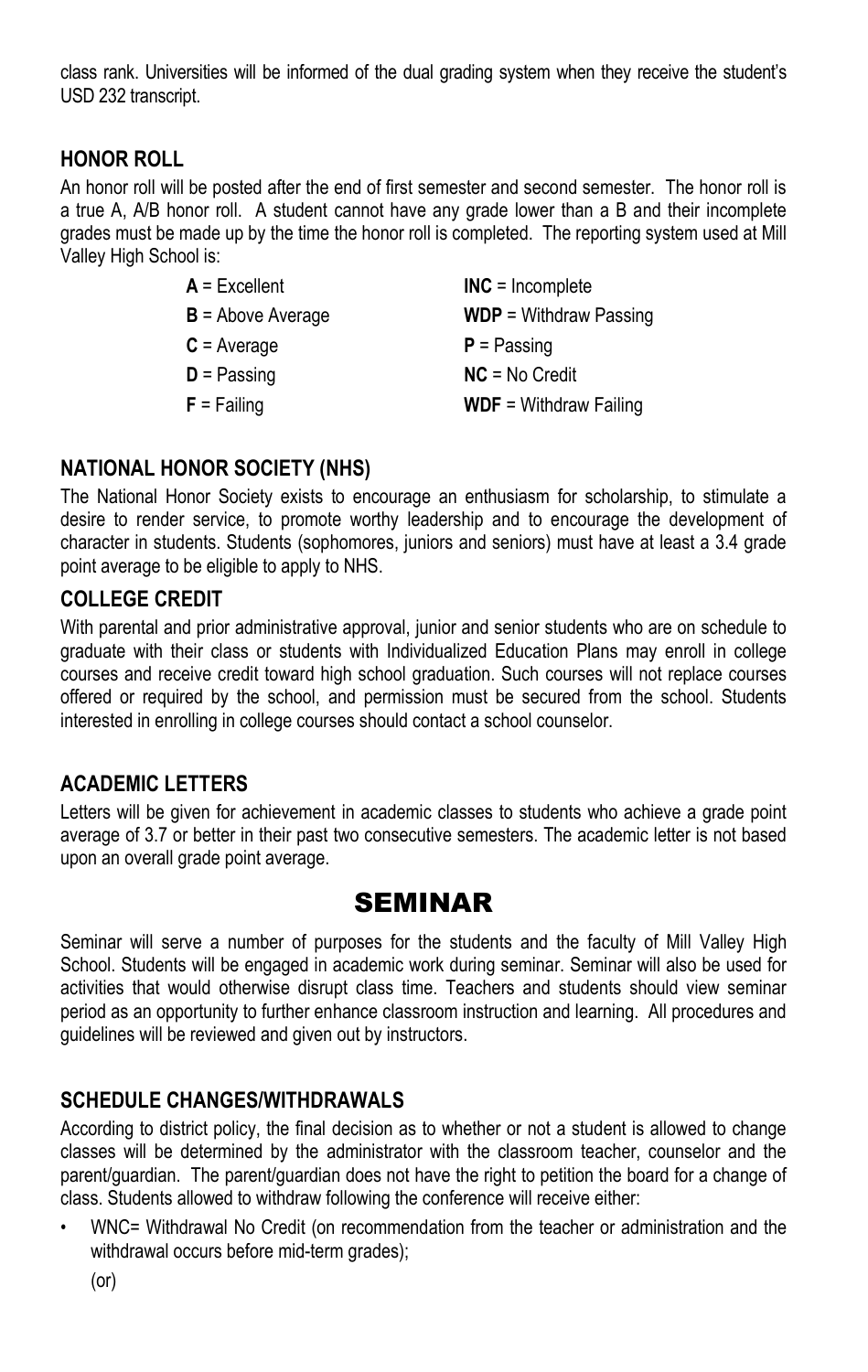- WDF= Withdrawal Fail (if withdrawal occurs after mid-term grade with a failing grade average).
- WDP= Withdrawal Pass (if at the time of the withdrawal from class, student was receiving a passing grade).

With both these transcript distinctions, students recognize that they receive no credit for the withdrawn class.

### **COURSE WITHDRAWALS**

1. A withdrawal **after** 15 school days in a semester course.

• becomes a "WDP" if a student is passing the course at the time of withdrawal which will not be factored into the student's cumulative GPA.

• Becomes a "WDF" if a student is failing the course at the time of withdrawal. A "WDF" counts the same as an "F" when computing the grade point average.

2. Loss of credits will accrue to the student who has withdrawn from school due to dropping out completely or expulsion.

3. A withdrawal **within** 15 days of the start of a semester results in a WD.

### **SCHEDULE CHANGE GUIDELINES**

- Schedule changes will only be made for the following reasons:
	- A. The student needs to enroll in a required class.
	- B. The student is enrolled in a class for which he/she has already received credit.
	- C. The student has not met the prerequisites for the class.
	- D. The student has an incomplete schedule.
	- E. A teacher recommends the student advance to a higher level course or that the student moves out of the course due to the failure of 1st semester.

If you **COMMIT** to the course (by enrolling and parents signing off) and you are **CAPABLE** (teacher gives consent), then you are expected to **COMPLETE** the course.

Students who meet one of the above criteria may submit a course change request form during the first four (4) days of first semester and first four (4) days of second semester and prior to semester finals for second semester requests. Requests must receive administrative approval before a change will be made.

#### **WITHDRAWALS AND TRANSFERS**

A withdrawal form must be obtained from the registrar's office and signed by each of the student's teachers for the withdrawal to be considered official. All books must be returned and the student's locker emptied.

### **REPORTING TO PARENTS**

Reports of student progress are issued approximately every four weeks. By requesting a password, parents with Internet access will be able to view detailed grade performance information at anytime through Skyward Family Access. Grades are available as soon as they are entered.

### **MEDIA CENTER**

The Media Center is open Monday – Friday, 7:30a.m. to 3:30p.m. on days school is in session. A pass is required to be in the media center during school hours. **No food or drink is allowed in the Media Center.**

1. Check Out Policy – Fiction and non-fiction are checked out for two weeks. Reference books are checked out overnight only. Periodicals are checked out for one week. Fines are 5 cents per day, per item, up to \$1.00 for each checkout period. Materials can be renewed up to 3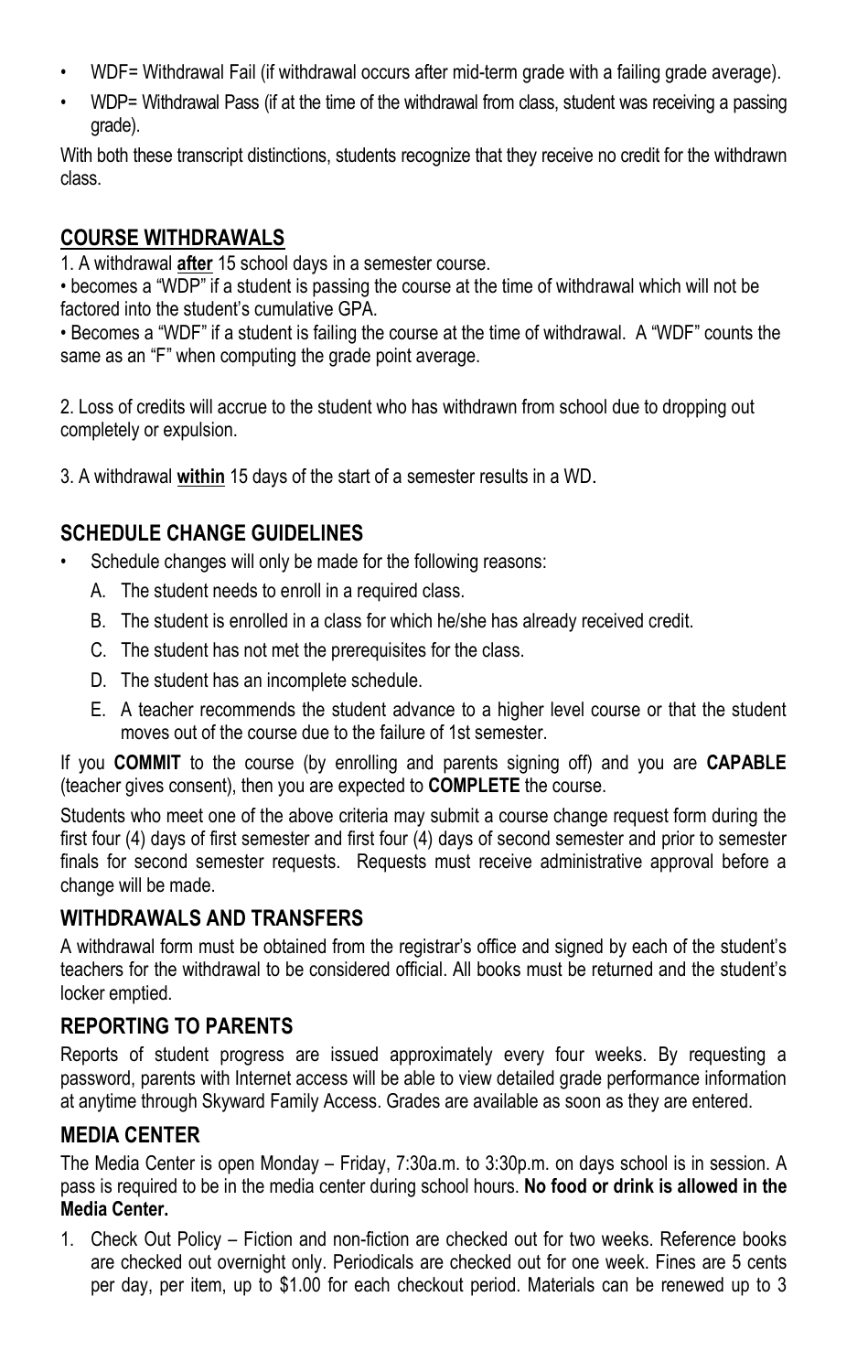times, unless requested by another student.

- 2. Computer Use The use of computers must be in support of education and research and be consistent with the educational objectives of the De Soto School District. Inappropriate use of the computers is considered a violation of the Accepted Use Policy (AUP) and computer privileges will be lost.
- 3. Internet Use Students will not be allowed to access e-mail accounts without permission from a teacher, counselor or an administrator. Students are not allowed to access social media sites, chat rooms or bulletin boards, or play games.
- 4. Printing Before printing, please make sure you are hooked up to the correct Media Center printer. Please print only one time! If your document does not print, tell Media Center personnel. All printing must be in support of education and research. Printing for personal use will cost ten cents per page.

### **ACADEMIC MISCONDUCT**

USD 232, recognizes, by policy, four avenues of academic misconduct

- 1. **Cheating** using unauthorized notes, study aids or information on an examination; altering a graded work after it has been returned, then submitting the work for regrading; allowing another person to do one's work and submitting that work under one's own name; submitting identical or similar papers for credit in more than one course without prior permission from the course instructors.
- 2. **Plagiarism** submitting material that in part or whole is not entirely one's own work without attributing those same portions to their correct sources.
	- Direct copying from books, Internet, etc. (unless in the form of attributed quotations),
	- Direct copying from other student's work without formally quoting and acknowledging the original author.
	- Paraphrasing material from books without stating that these are the ideas of other authors.
- 3. **Obtaining an unfair advantage** (a) stealing, reproducing, circulating or otherwise gaining access to examination materials prior to the time authorized by the instructor; (b) stealing destroying, defacing or concealing library materials with the purpose of depriving others of their use; (c) unauthorized collaborating on an academic assignment; (d) retaining, possessing, using or circulating previously given examination materials, where those materials clearly indicate that they are to be returned to the instructor at the conclusion of the examination; (e) intentionally obstructing or interfering with another student's academic work; or (f) otherwise undertaking activity with the purpose of creating or obtaining an unfair academic advantage over other student's academic work.
- 4. **Aiding and abetting academic dishonesty** (a) providing material, information or other assistance to another person with knowledge that such aid could be used in any of the violations stated above; or (b) providing false information in connection with any inquiry regarding academic integrity.

A student who engages in any form of academic misconduct will forfeit credit for the work in question and also be subject to additional disciplinary measures. Such measures may include, but are not limited to: in-school or out-of-school suspension and/or loss of participation in extracurricular activities.

#### **STUDENTS NOT RECEIVING A PASSING GRADE**

Students who fail a core class are responsible for recovering the credit through summer school (if offered) or night school and/or may be required to repeat the course. Information on summer school and night school is available from the Counseling Office.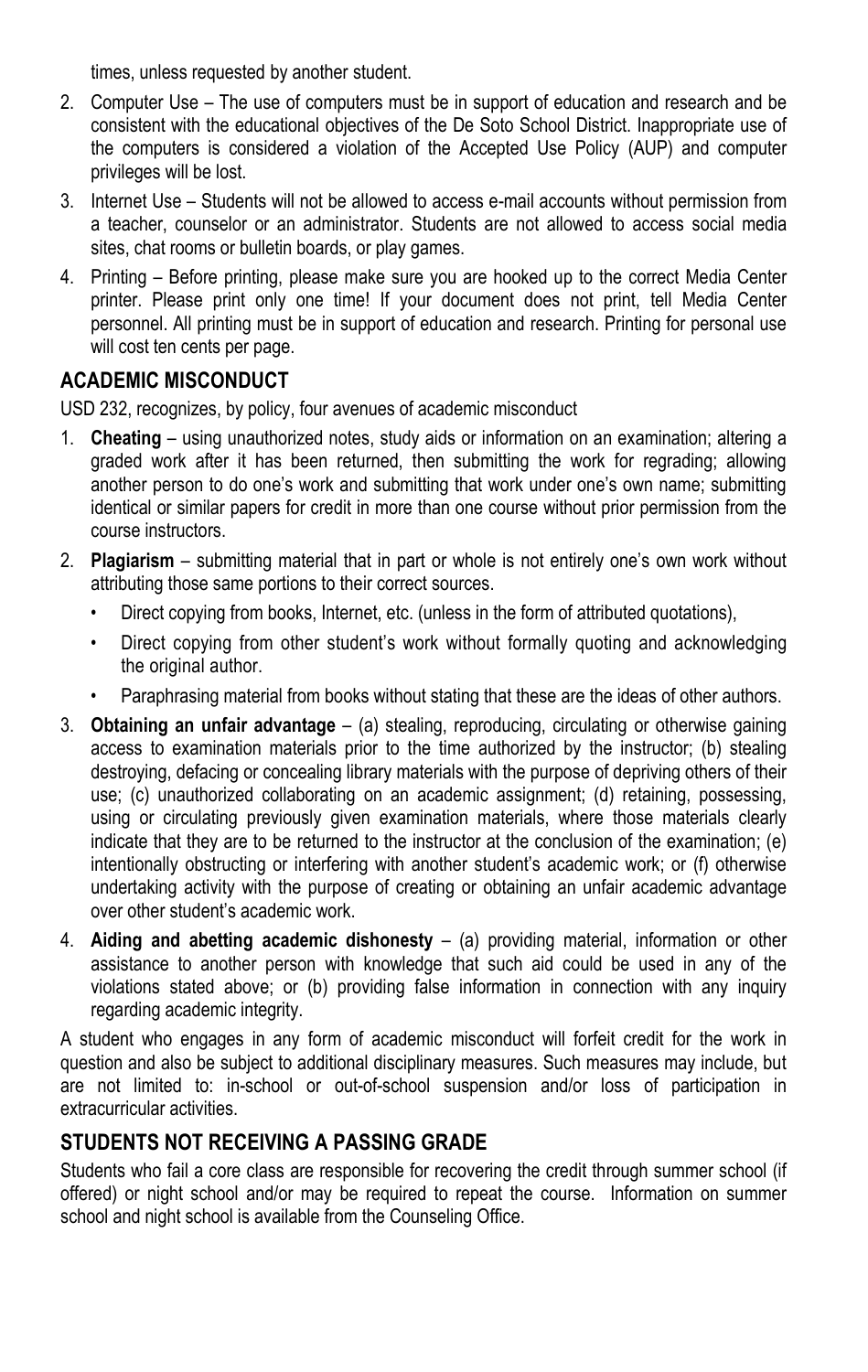# ATTENDANCE

## **ABSENCE REPORTING**

Please call (913) 422-4351 as soon as you can between 7:30 a.m. and 3:45 p.m. on the day of the absence. Please give the following information:

- 1. Your name and relationship to student.
- 2. Student's name and grade of student.
- 3. Date and hours missed.
- 4. Reason for absence.

## **24 HOUR AUTOMATED ATTENDANCE LINE 913-441-9491**

### **PHILOSOPHY**

Regular attendance is an important part of education. Only by attending classes can a student receive the full benefit of instruction. Class participation is one of the areas of student performance used to determine grades. Students are expected to attend all classes every day. Families are urged to schedule vacations and appointments for students when school is not in session.

The primary responsibility for good attendance rests with the student and parent. School officials determine what constitutes an excusable absence. Students are given five excused parent requests. **A call from parents does not guarantee the student will be excused**.

### **ADMINISTRATIVE AUTHORITY**

School officials determine what constitutes an excusable absence. A call from the parent does not guarantee the student will be excused. School administration has the authority to establish school procedures which promote good attendance and the use of school detention, ISS, and Friday Night School as a response to unexcused absences.

## **KANSAS COMPULSORY ATTENDANCE STATUTES**

Regular attendance is required of all pupils enrolled in elementary and secondary school under current Kansas compulsory attendance statutes. It is a parental responsibility under current Kansas statutes to require the regular school attendance "**of any child who has reached the age of seven (7) years and is under the age of eighteen (18) years,"** unless the child is exempted by statute.

### **DISTRICT POLICY FOR EXCUSED ABSENCES**

The State of Kansas delegates to the Board of Education the responsibility of determining reasons for excusable absences. The following are reasons for excusable absence:

- 1. Personal illness. A physician's note will be required for chronic absenteeism.
- 2. Serious illness or death of a member of the family or close friend.
- 3. Obligatory religious observance of the student's own faith.
- 4. Participation in a school approved activity.
- 5. Physician or dentist appointments that can be verified by appointment card.
- 6. Court appearance that can be verified through court services' officer.
- 7. Verifiable, emergency situations requiring immediate action. Limit of five.
- 8. An absence which has been requested in writing and approved in advance by the building administrator.

Parents will be notified after **five** and again after **ten** absences making them aware of their student's attendance record. A student who is absent from class or school without an excusable reason, as outlined above, will be considered unexcused. An unexcused absence for one or more classes will receive disciplinary consequences and credit may not be given.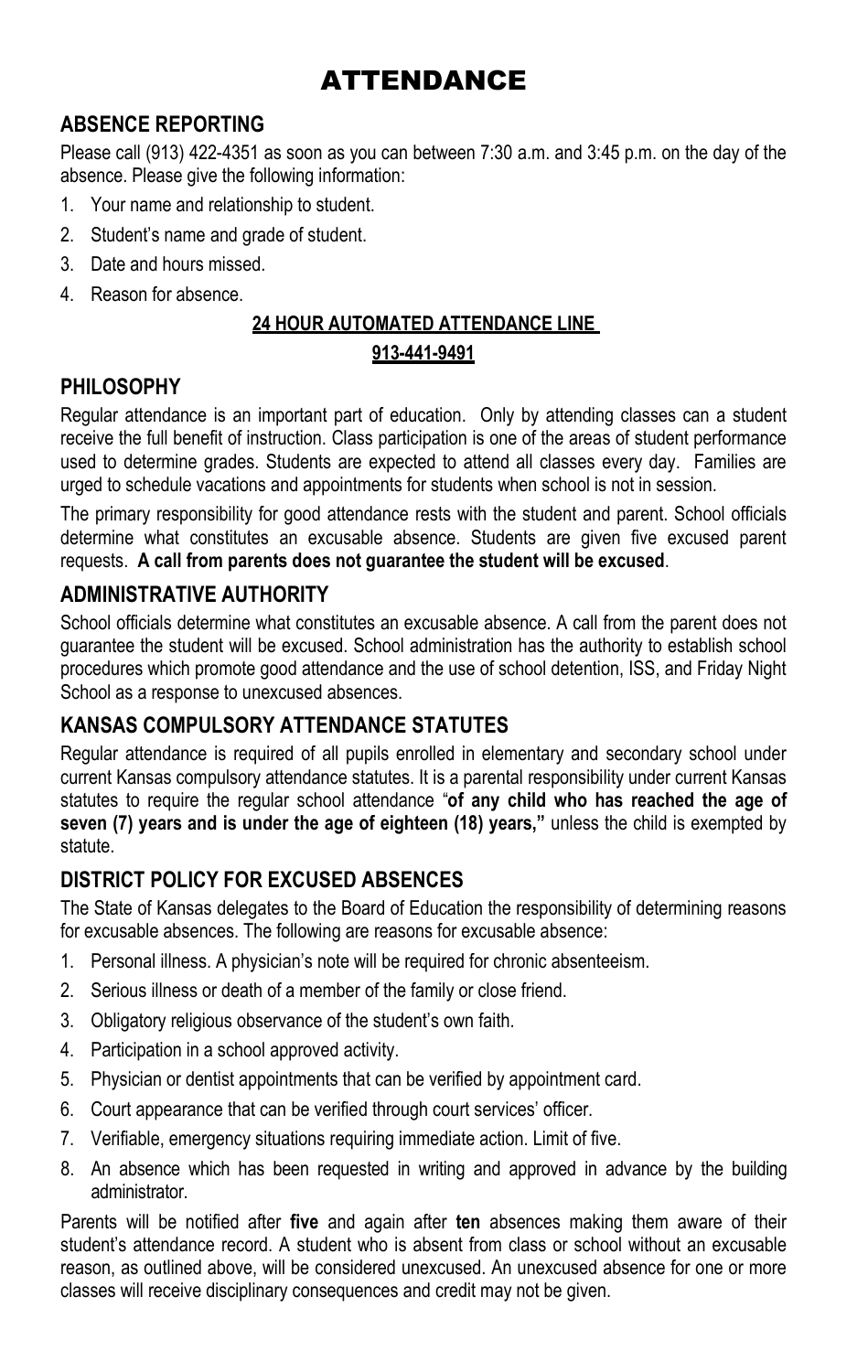#### **MAKE-UP WORK**

Students whose absences are excused are given an opportunity to make up missed work. However, no amount of make-up activity can completely duplicate the classroom participation missed during an absence. The importance of daily participation will vary according to the nature of the class. Individual teachers will enforce standards in their subject areas.

After any excused absence, it is the student's responsibility to make the initial contact with his/her teacher(s) to determine make-up assignments and schedule times for taking any tests missed. Students who do not contact the teacher will not be allowed to make-up work for a grade. Students absent one week or less will be allowed double the amount of time they are absent in which to make up missed work. It is reasonable to allow two consecutive days for every day of excused absence to make up work. For absences longer than one week, the time allowed will be one week plus the number of days absent. Students are expected to fulfill long-term assignments as originally scheduled.

Students whose absences extend longer than two weeks may qualify for off-campus educational instruction to enable the student to continue course work at home. Arrangements for homebound instruction for extended illness / injury will be considered on an individual basis.

Students are not allowed additional time to make up tests/classroom assignments when they are absent or leave early to participate in extracurricular activities. It is the student's responsibility to contact his/her teacher prior to the event/activity.

Assignments may be requested, for absences of two days or longer, by contacting the office.

## **DISTRICT POLICY FOR UNEXCUSED ABSENCES**

An unexcused absence is one that has been classified as such by the school administration. An absence will be classified unexcused if it does not fit one of the BOE eight stated reasons for excusable absence or if the school attendance procedure is not followed by the student and the parent/guardian.

A student is inexcusably absent if (a) such absence is not excusable under the rules of the BOE,

(b) he/she leaves school during school hours without permission, (c) he/she does not attend class, (d) he/she does not attend a required conference or detention period, or (e) he/she fails to comply with school attendance procedures.

Some examples of unexcused absences may include oversleeping, missing your ride to school, car trouble, shopping, paying fines, errands and studying. Unexcused absences of three days in succession, five days per semester or seven days per year shall result in a truancy report being filed with the appropriate authorities.

## **IMPORTANT**

**All absences that have not been excused with a doctor note on the day of the absence will be listed as unexcused. It is the responsibility of the student and parent or guardian to have an unexcused absence cleared with the attendance office or the absence will remain unexcused permanently. Students that are thirty or more minutes late to class will be listed as absent unexcused.**

### **TRUANCIES**

Unexcused absences may evolve into truancy under the Statutes of the State of Kansas. With certain limited exceptions, every student between the ages of 7 to 18 is required by law to attend school. (See Compulsory Attendance) If a student is absent from school without a valid excuse, either all, or a significant part of a day, three consecutive days, five or more days in any one semester, or seven days in a school year, he/she is truant. "A significant part of the day" is defined as three (3) or more class periods. All cases of truancy must be reported to the appropriate statutory authorities. Kansas Law allows police officers to take a student found off school grounds during the school day into custody and directs the officer to deliver the student to the school. In such occurrences, the school administrator will personally contact the parent.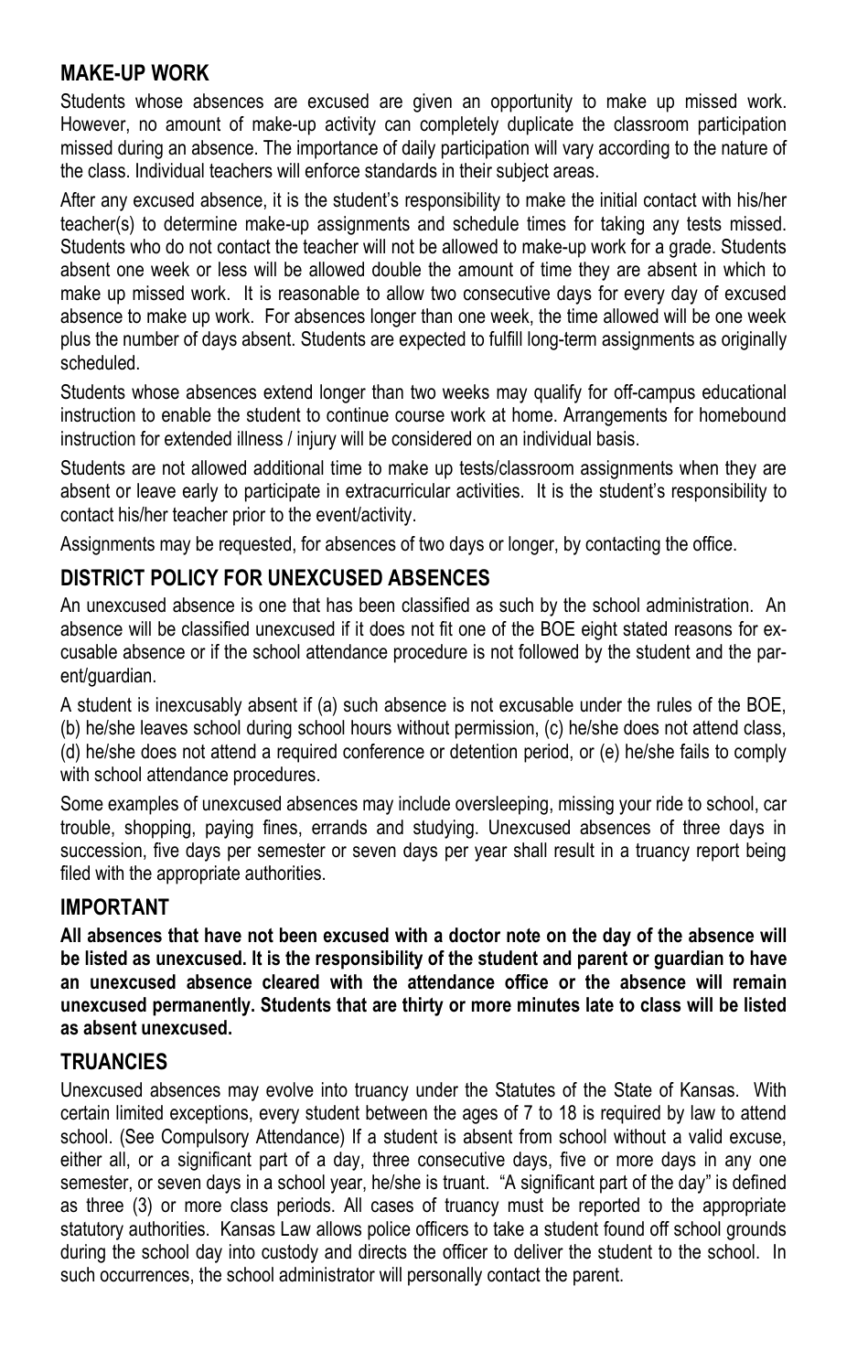### **STUDENTS ARRIVING LATE OR LEAVING EARLY**

Students that arrive to school after the appointed time for the first class to begin (7:50 a.m.) are tardy. Interpretation of student tardiness shall be made by the teacher responsible for the class and by the school administration. Any student arriving to school after the starting time *must* report to the office to obtain a tardy slip before going to the classroom. **Failure to sign-in will result in an unexcused absence.** 

Appointments should be scheduled outside the school day. Students needing to leave school for an excusable reason must furnish the office with **advanced** parental verification for office approval. **Students must come to the office and "sign-out."** Students returning to school must "sign-in" and provide a verification note to the office. Any student who leaves campus without receiving approval and signing out will be considered unexcused. Students 30 or more minutes late are considered absent and will be assigned a minimum of a 1 hour detention.

### **STUDENTS ARE NOT ALLOWED TO CHECK OUT FOR LUNCH. STUDENTS ARE NOT ALLOWED TO BRING OUTSIDE FOOD IN (EXAMPLE-MCDONALD'S)**

### **SEMESTER TARDY POLICY**

A tardy is defined as any student being late to the classroom without an approved pass or excuse. The following progression of consequences will be observed:

| 1st tardy         | 30 minute detention          |
|-------------------|------------------------------|
| 2nd tardy         | 45 minute detention          |
| 3rd tardy         | 60 minute detention          |
| 4th tardy         | <b>Friday School</b>         |
| 5 or more tardies | <b>Administrative Action</b> |

If the student fails to serve his/her detention, the student will be issued a Friday School.

If the student fails to serve Friday School, the student will be assigned one (1) day of ISS (In School Suspension).

### **HALLWAY PASS POLICY**

Students are required to obtain a hallway pass and sign out of the classroom prior to leaving.

Student in grades 9-12 are issued school agendas which they are expected to keep with them at all times. The agenda will be used as a hallway pass. If the student does not have his or her agenda with them, they may be restricted from leaving class for any reason other than an emergency.

Permission to leave may be refused by the instructor, especially if the student has been out of previous classrooms.

### **LOST STUDENT HANDBOOK**

Students may purchase a replacement agenda in the event their original is lost. Cost \$5.00

## BEHAVIOR

All students are expected to conduct themselves in a manner conducive to learning and appropriate for high school age students while in school and at all school-sponsored activities. These behaviors include attending classes, working on all tasks assigned by teachers and complying with all reasonable requests made by school staff members. For those students who decide to interfere with or disrupt the educational process, appropriate corrective measures will be taken.

### **ANTI-BULLYING INITIATIVE**

The BOE prohibits bullying in any form on school property, in a school vehicle or at a schoolsponsored activity or event.

State and Federal Law and Board Policy expressly prohibit bullying in any form, including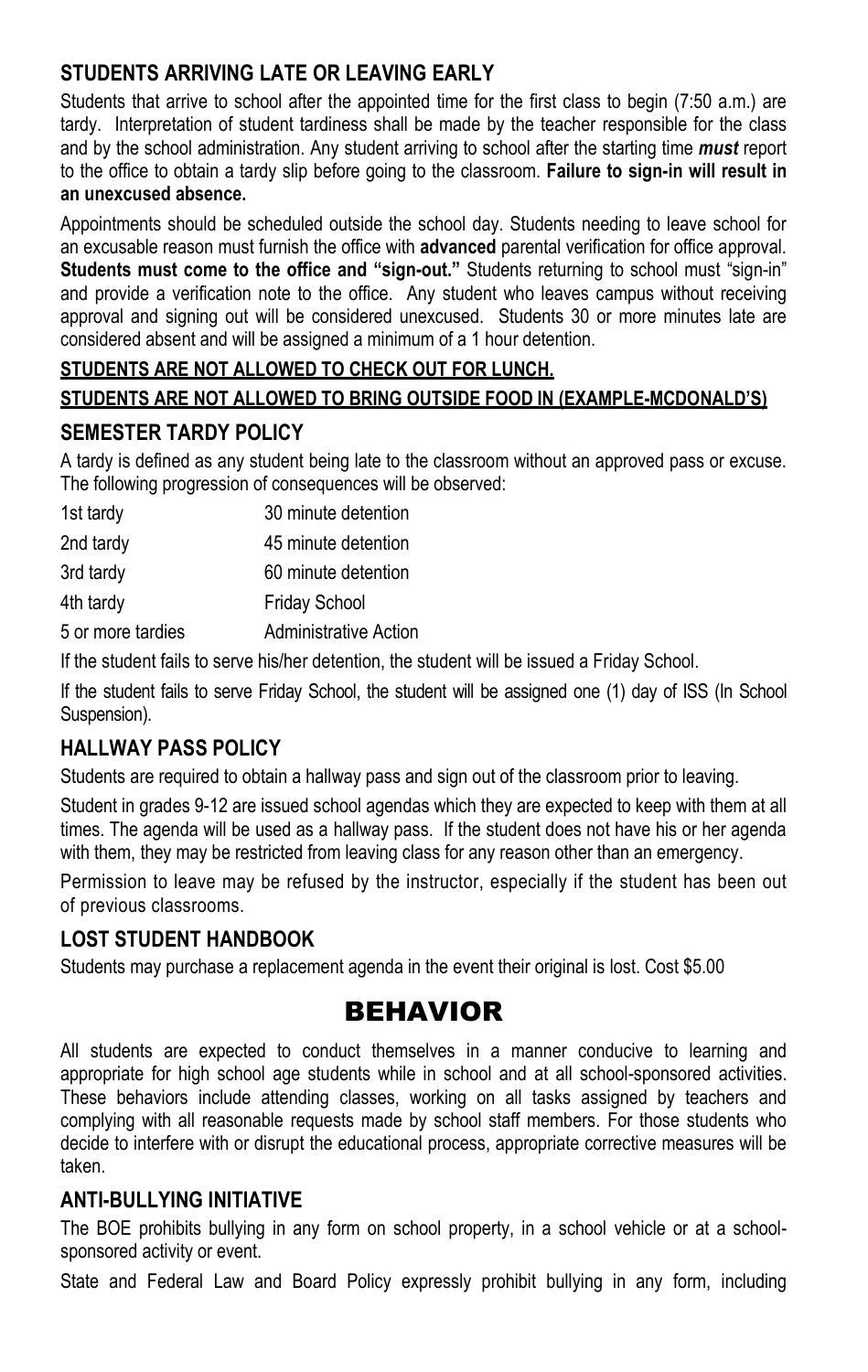electronic means (cyberbullying) and harassment at school, on school property, and at all schoolsponsored activities, programs, or events.

Harassment or bullying in any gesture or written, verbal, graphic, or physical act (including electronically transmitted acts—i.e. internet, cell phone, personal digital assistant, or wireless hand held device) that is reasonably perceived as being motivated either by any actual act or perceived characteristic, such as race, color, religion, ancestry, national origin, gender, sexual orientation, gender identity and expression; or a mental, physical, or sensory disability or impairment; or by any other distinguishing characteristic. Such behavior is considered harassment or bullying whether it takes place on school property, at any school-sponsored function, or in a school vehicle.

If the bullying or harassment is severe, persistent, or pervasive and it creates an intimidating or threatening educational environment; or has the effect of substantially disrupting the orderly operation of the school, school officials may follow school policies in handling the bullying harassment violation.

### **QUESTIONING AND SEARCHING STUDENTS & THEIR PROPERTY**

Principals (and designees) are authorized to search students and student property and to conduct investigations and question students if there is reasonable suspicion that district policies, rules or directives are being violated. Strip searches, exclusive of shoes and outerwear, shall **not** be conducted by school authorities. All searches by the principals shall be carried out in the presence of another adult witness.

If there is reason to believe a violation of a criminal law has been committed, the principal shall notify the appropriate law enforcement agency and may request further investigation of the alleged violation.

See Board Policy JCAC for a complete explanation of interrogations and investigations.

### **LOCKERS**

**The school is not responsible for the loss of personal property**. Students should not carry large amounts of money or expensive personal property to school. If it is necessary to do so, please check the money or item in the office. Do not leave clothing, books or other property in the hall, restrooms, or classrooms. It is the student's responsibility to make sure that lockers and personal property are secured. Students are responsible for maintaining their lockers. Lockers should be kept clean. Students may lose locker privileges for an indefinite period if they tamper with the locking mechanism or abuse or misuse the school property. The lockers remain the property of Mill Valley High School and are subject to inspection by authorized personnel. Periodic clean-outs will be mandatory. Hall/locker checks will be made at random by school administration and the SRO.

\*\*Students are NOT allowed to use or share lockers that have not been assigned to them by administration.\*

### **ACTS OF BEHAVIOR CONSIDERED UNACCEPTABLE**

Acts of behavior which interfere with the safe and orderly operation of a good learning environment or which are antagonistic to the welfare of staff or other students will be considered unacceptable. Examples, without limitation, of those specific acts of misbehavior by students in respect to school activities or at any school activity which are deemed to be grounds for disciplinary action, including suspension or expulsion, are:

- 1. Breaking of school or classroom rules
- 2. Extortion
- 3. Failure to comply with reasonable request
- 4. Fighting
- 5. Intimidation/harassment, threats by word or deed
- 6. Obscenity/profanity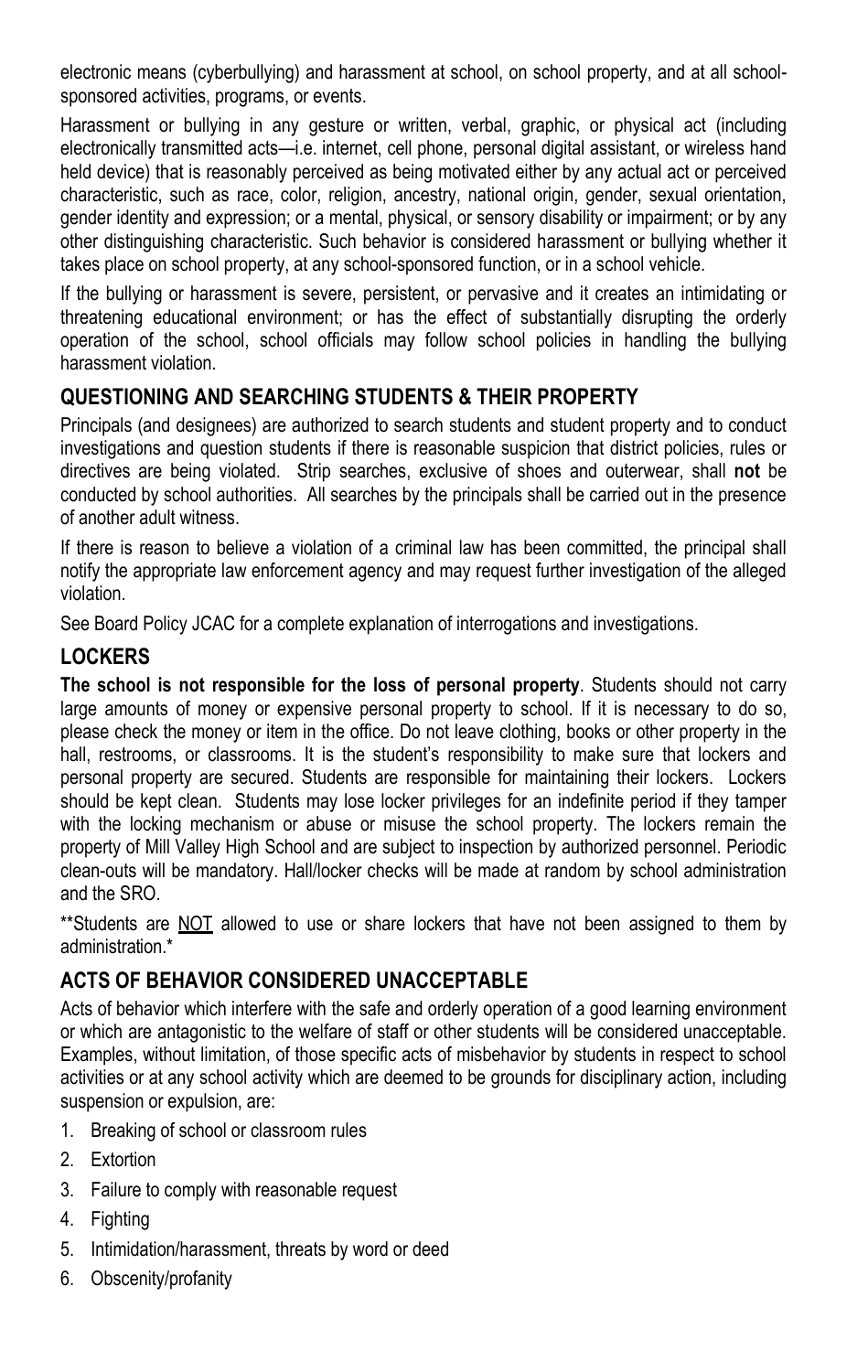- 7. Open defiance/insubordination
- 8. Possession, consumption, selling or being under the influence of illicit drugs, controlled substances, manufactured non-medical or non-prescribed mood altering substances or alcoholic beverages.
- 9. Possession or use of weapons (including fireworks).
- 10. Possession, use, consumption or sale of narcotics or drugs

11. Smoking, chewing or smell, or possession of any tobacco product is prohibited (KS. Statute-Students will be charged a fine for those under 18). Visible smoke/odor is prima facie evidence that a student is smoking. This includes electronic nicotine delivery systems, cigarettes and paraphernalia (charger, batteries, liquid, juice, etc.) "Electronic nicotine delivery system" or "(ENDS)" means any device that delivers a vaporized solution (including nicotine, THC, or any other substance) by means of cartridge or other chemical delivery systems. Such definition shall include, but may not be limited to, any electronic cigarette, vape pen, hookah pen, cigar, cigarillo, pipe, or personal vaporizer.

- 12. Stealing
- 13. Excessive tardies
- 14. Threats (by word or deed)
- 15. Excessive absences/truancy
- 16. Unruly conduct that disrupts the school, including unauthorized demonstrations or walkouts
- 17. Vandalism
- 18. Disrespect to staff members or school employees
- 19. Inappropriate conduct at activities
- 20. Promotion of gang-related affiliations or activities including graffiti, gang signs, or gang clothing
- 21. Inappropriate computer/technology equipment use
- 22. Public displays of affection (PDA) Violation.
- 23. Other matters covered by Kansas State Statutes.

## **DISCIPLINARY PROBATION STATUS**

Any school imposed discipline (loss of privilege, suspension or expulsion), may be deferred by the principal and/or district hearing officer. The student involved may be placed on probation for a set period of time. The disciplinary action will remain deferred so long as the student meets the conditions of the probation. If a student is placed on probation, written notification shall be sent to the student's parent or guardian containing the terms and conditions of the probation.

The student shall sign a statement that: the terms and conditions have been explained, the student understands the conditions, the student agrees to abide by the conditions and failure to abide by the conditions may be reason to reinstate the original punishment.

Any probation arrangements resulting from violations of the weapons policy shall be handled by the superintendent. See "Weapons"

## **ACCEPTABLE USE OF TECHNOLOGY**

Students will access technology, computers, information networks, and the Internet to achieve the learning outcomes of the district's academic programs. It is the student's responsibility to access files that are consistent with the learning outcomes/objectives of these academic programs. Use of USD 232 technology, computer resources and the Internet constitutes the student's agreement to these terms. Any violation of these terms and conditions may cause the student's access privileges to be revoked and will result in disciplinary action taken by USD 232 including possible legal action.

### **PUBLIC DISPLAY OF AFFECTION (PDA)**

Students must maintain high levels of conduct at all times while at school or school-sponsored activities. While positive relationships with other students are encouraged, displaying affection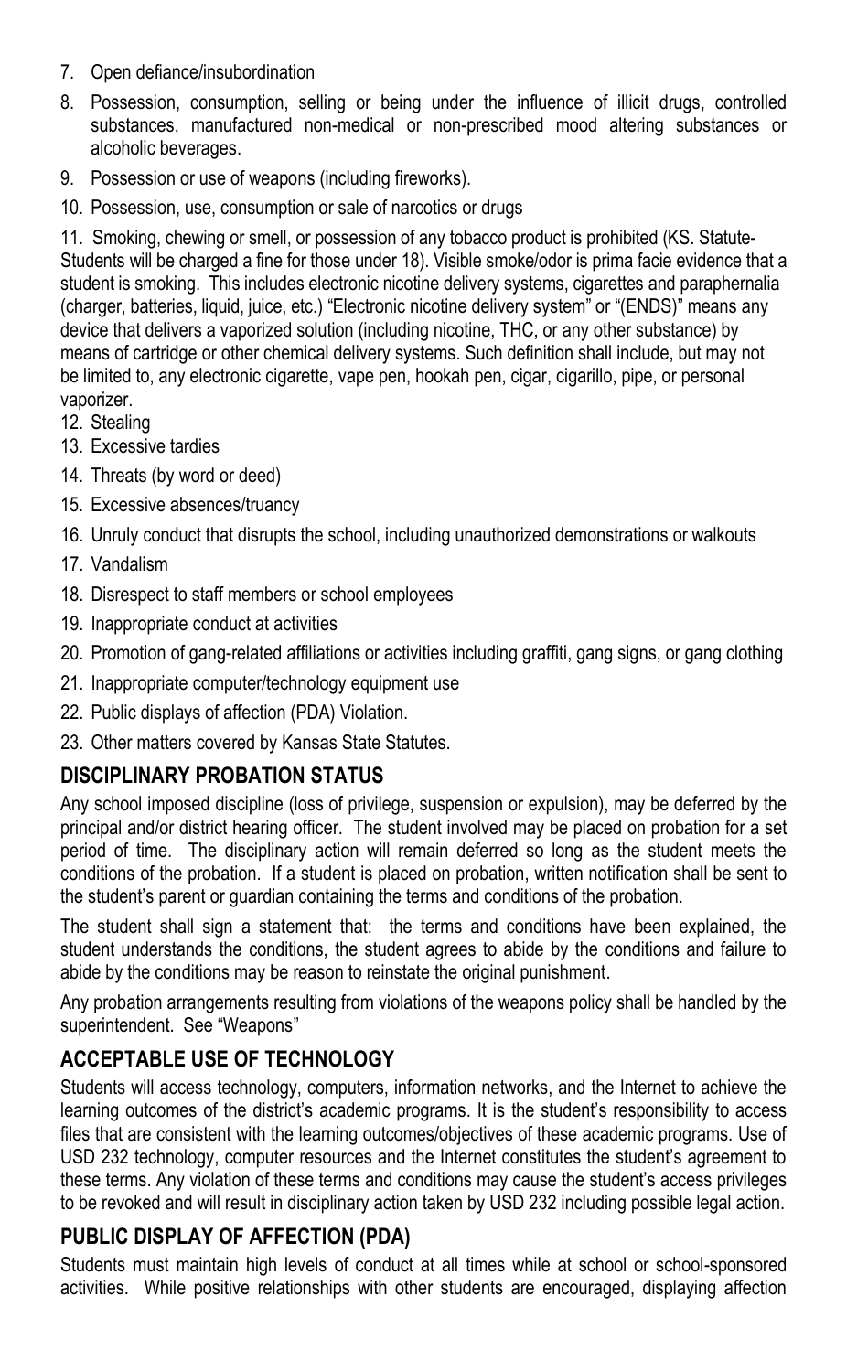towards another student must follow specific guidelines. Couples may not exceed holding hands while inside the school building or on school grounds. Examples of non-acceptable behavior include kissing, embracing, or any other behavior that may draw attention.

### **SEXUAL AND/OR RACIAL HARASSMENT (POLICY SECTIONS JGEC & JGECA)**

The BOE encourages all victims of sexual harassment and persons with knowledge of such harassment to report the harassment immediately. Complaints of sexual harassment will be promptly investigated and resolved. Any person may make a verbal or written report of sex discrimination by any means and at any time.

The district takes all reports of sexual harassment seriously and will respond meaningfully to every report of discrimination based on sex, including sexual harassment, of which the district has actual knowledge. Any students who believes that he or she has been subjected to sexual harassment should report the alleged harassment to the building principal, another administrator, the guidance counselor, the Title IX Coordinator, or another licensed staff member. All employees receiving reports of sexual harassment from a student shall notify the Title IX Coordinator.

The Director of Human Resources, USD 232, 35200 West 91st Street, De Soto, KS 66018, phone 913-667-6200, has been designated to coordinate compliance with nondiscrimination requirements. The full policy regarding sexual harassment is section **JGEC**, available online at: <https://www.usd232.org/Page/151>

#### **ELECTRONIC DEVICES**

Students may possess a cell phone or any other electronic device while on school property or while attending a school-sponsored activity. Use of electronic devices during the school day may be allowed under district guidelines and authorization by building administration. Violations of this policy will be handled by appropriate school personnel and may include losing the privilege of bringing a cell phone or other electronic device to school. The school district will not be responsible for lost, damaged or stolen electronic devices.

Students are **NOT** to be on their phones during classroom hours unless approved by the teacher.

Students will be issued a MacBook Air. Students who misuse this device or violate the AUP agreement are subject to lose privileges of the MacBook Air device as well as any other consequences outlined by the district.

### **VIOLATIONS OF THE CELL PHONE POLICY:**

First Violation –

Device will be confiscated and will be returned to the student after they have served a 30 minute detention. (same day as violation)

Second Violation –

Device will be confiscated and returned to the student after they have served 45 minute detention. (same day as violation)

Additional Violations –

Device will be confiscated, turned in to front office and dealt with by administration.

Upon any additional violations, the device will be confiscated and dealt with according to the student management program. For all violations, the student's name will be recorded by an administrator.

Due to the potential for invasions of privacy and instances of cheating, the use of any audio/video equipment will not be allowed during school hours or at any time in the bathrooms or locker rooms. Violations of this policy will be dealt with by the administration and, possibly, the legal system.

### **DISTRICT USE OF VIDEO CAMERAS**

Video cameras may be used to record and monitor the conduct of students riding in district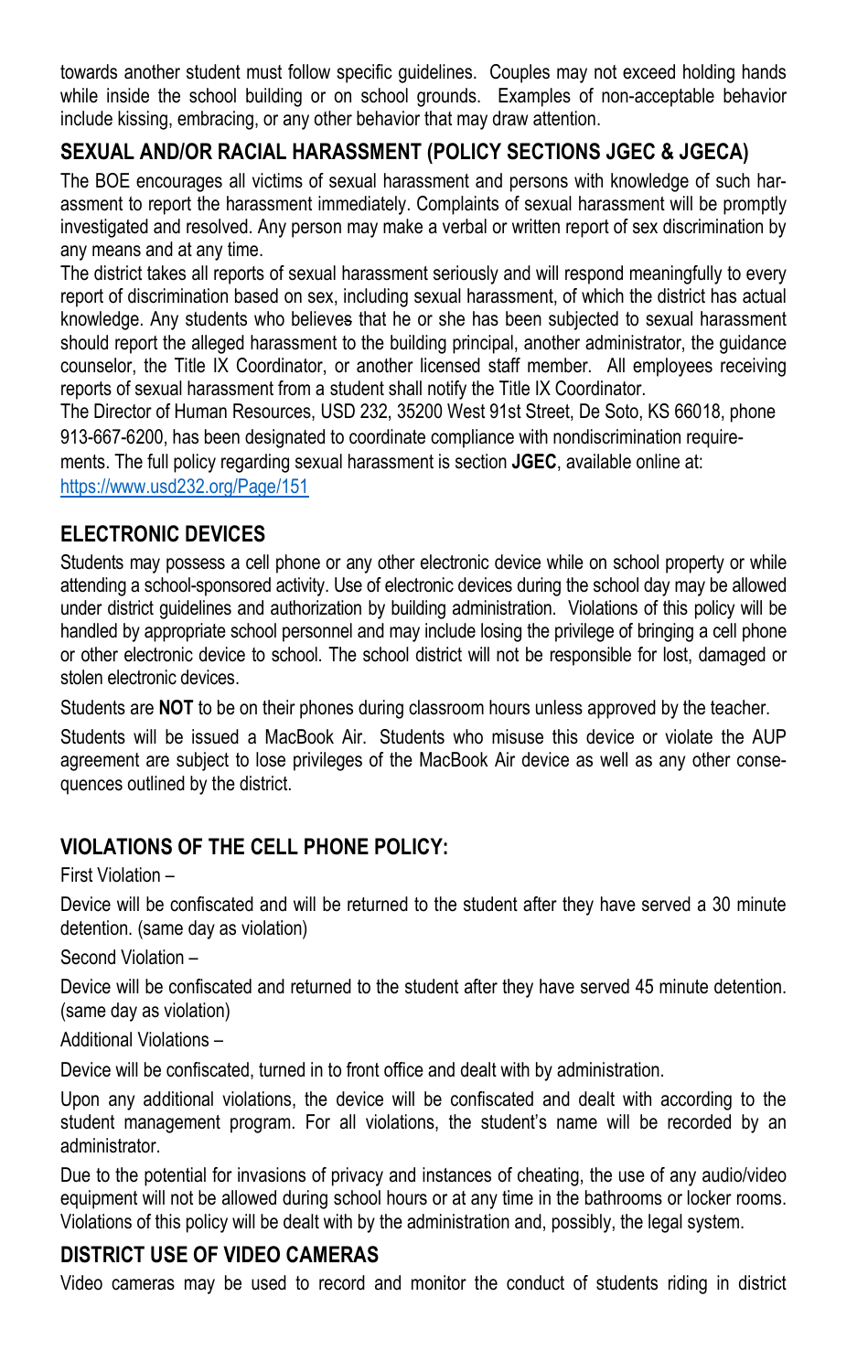vehicles to help ensure orderly and safe operation.

Video cameras may also be used to record and monitor student behavior in or around any district facility.

### **ZERO TOLERANCE DRUG FREE SCHOOLS POLICY –( POLICY JDDA)**

Maintaining drug-free schools is important in establishing an appropriate learning environment for the district's students. The unlawful possession (including being under the influence), use, sale or distribution of illicit drugs and alcohol by students on school premises or as a part of any school activity is prohibited.

As a condition of continued enrollment in the district, students shall abide by the *terms of this policy.*

Students shall not unlawfully manufacture, sell, distribute, dispense, possess, use or be under the influence of illicit drugs, controlled substances, manufactured non-medical or non-prescribed mood altering substances, or alcoholic beverages at school or on school district property, or at any school activity or off campus. Any student violating the terms of this policy will be reported to the appropriate law enforcement officials, and will be subject to all disciplinary actions approved by the board.

Any student violating the terms of this policy will be reported to the appropriate law enforcement officials, and will be subject to the following sanctions:

#### First Offense

A first time violator shall be subject to one or more of the following sanctions:

• A punishment up to and including long-term suspension. Additional consequences as defined by the co-curricular/extra-curricular participation guidelines

#### Second Offense

A second time violator shall be subject to the following sanctions:

- A punishment up to and including long-term suspension.
- Additional consequences as defined by the co-curricular/extra-curricular participation guidelines
- A student placed on long-term suspension under this policy may be readmitted on a probationary status if the student agrees to complete a drug and alcohol rehabilitation program.

#### Third and Subsequent Offenses

A student, who violates the terms of this policy for the third time, and any subsequent violations, shall be subject to the following sanctions:

- A punishment up to and including expulsion from school.
- Additional consequences as defined by the co-curricular/extra-curricular participation guidelines

Students who are suspended or expelled under the terms of this policy shall be afforded the due process rights contained in board policies and Kansas statutes, K.S.A. 72-8901, et seq. Nothing in this policy is intended to diminish the ability of the district to take other disciplinary action against the student in accordance with other policies governing student discipline.

All district employees shall report immediately to the school principal any observed use, sale, transfer or possession of any drug, medication, other chemical substance, or the paraphernalia associated with administering drugs. The principal, with the possible assistance of the School Nurse and/or School Resource Officer, will conduct an investigation of the facts surrounding these reported observations, possibly including a review of the student's health record, and shall contact parents or legal guardians when necessary.

#### **Tobacco-Free School Grounds for Students**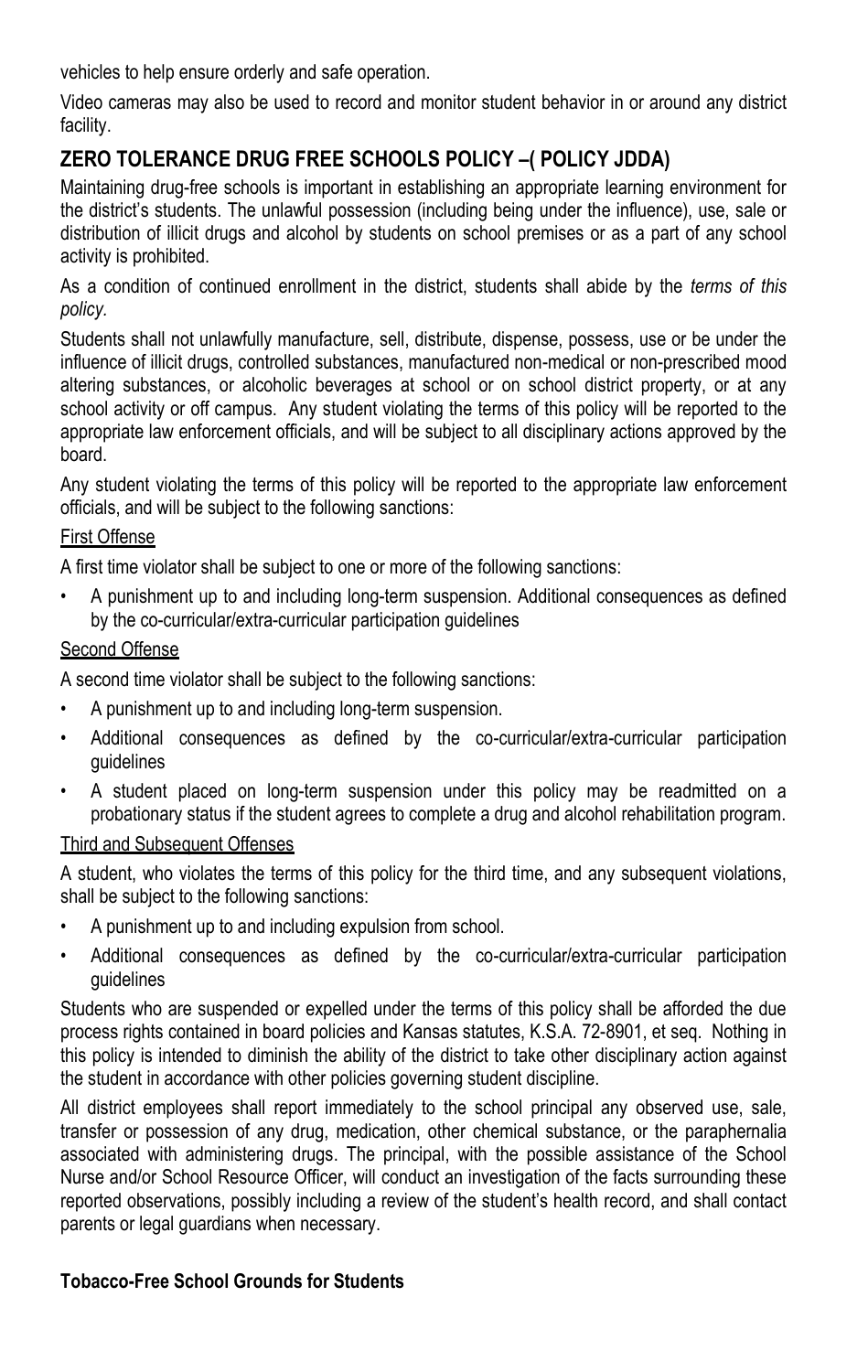The use, possession, or promotion of any tobacco product by any student is prohibited at all times in any district facility; in school vehicles; at school-sponsored activities, programs, or events; and on school owned or operated property. Student violations will result in disciplinary actions as outlined by board policy and/or student handbooks. "Electronic nicotine delivery system" or "(ENDS)" means any device that delivers a vaporized solution (including nicotine, THC, or any other substance) by means of cartridge or other chemical delivery systems. Such definition shall include, but may not be limited to, any electronic cigarette, vape pen, hookah pen, cigar, cigarillo, pipe, or personal vaporizer.

### **WEAPONS**

Students and staff have the right to work and study in a safe environment free of fear from violence. Students will not knowingly possess, handle, transport, display, offer to sell, barter, or exchange, or threaten to use any object at school, on school property or at a school-sponsored event that can reasonably be considered a weapon by administration or staff. This includes any item being used as a weapon or destructive device, or any facsimile of a weapon. Knives and chains will be considered weapons and will be confiscated.

In the event a student of the district or a visitor is found to be in violation of this guideline, the school administration shall notify the appropriate law enforcement agency.

A student who brings a weapon of any kind to school may be suspended or expelled for extended periods (up to 186 days) in accordance with the BOE policies and laws of the state of Kansas.

#### **DETENTION**

Detentions may be assigned before or after school by the classroom teacher or the administrative team. If work or extracurricular activities interfere with detentions, it is the responsibility of the student to serve the detention and make arrangements with employers, coaches or sponsors. Failure to serve detentions will result in further disciplinary actions.

#### **FRIDAY SCHOOL**

High Schools will conduct a Friday School as one optional disciplinary consequence. Students must arrive by 3:00 P.M. with enough school related work to engage in until 4:00 P.M. Failure to successfully complete the assigned Friday Night school will result in further consequences.

Students are responsible for making their own transportation arrangements.

#### **SUSPENSION**

It becomes necessary from time to time to take more serious action in attempting to maintain a positive educational climate at Mill Valley High School. Students are reminded of the very serious nature of both in-school (ISS) and out-of-school (OSS) suspensions. If previous measures have not corrected behavior problems, suspension procedures in accordance with KS 72-6114 will apply. In cases of short-term OSS (no more than five days) the student may make application to the building principal for making up major exams or projects that substantially affect his/her grade. Long-term suspensions (suspensions exceeding five days) are of a most serious nature. These suspensions will necessitate a hearing. Recent changes in legislation makes it possible for schools to long-term suspend/ expel students for more than the end of the current semester if violent or illegal acts necessitate the suspension. Districts may share that information with other districts and those students suspended may not be able to attend in another district during the term of the consequence. Students who have been given an OSS consequence may not attend any school sanctioned event, home or away, including neutral locations. Failure to comply with this statute will result in further disciplinary action and may include trespassing notification to local police authorities.

#### **STUDENT DRESS AND PERSONAL APPEARANCE**

The general atmosphere of a school must be conducive to learning. If a student's appearance attracts undue attention to the extent that it may become a disruptive factor in the educational process, they will be sent to the office. An administrator or designee will ask the student to make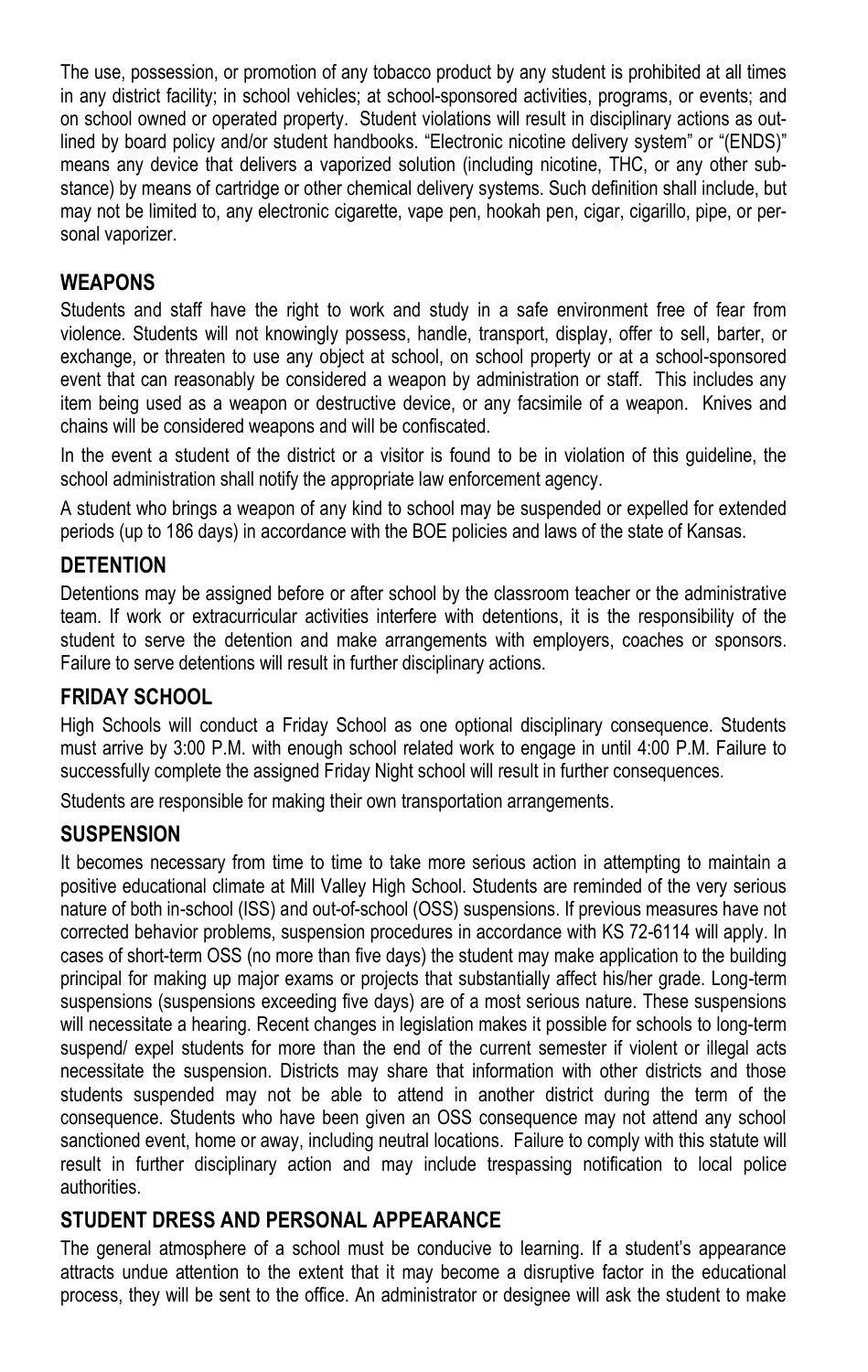the necessary changes or will be given a shirt or appropriate clothing to wear. In the event that the change does not take place in the time allowed, the administrator will prescribe the disciplinary action. Dress code violations will be handled according to the student management program.

Additionally, a student's clothing or appearance which is vulgar, indecent, obscene or insulting, or which promotes or encourages behavior such as smoking, drinking, drug use, physical or sexual violence or the use of illegal substances, or which promotes illegal activities is prohibited.

Outdoor clothing, such as headgear, sunglasses, gloves, coats, etc. is to be removed upon entering the building and stored in the locker or other designated area provided by the school.

### **THE FOLLOWING LIST IS REPRESENTATIVE OF INAPPROPRIATE AND DISTASTEFUL ATTIRE THAT WILL NOT BE PERMITTED AT SCHOOL OR SCHOOL SPONSORED ACTIVITIES:**

- Shirts that expose the midriff on either males or females.
- Clothing with excessive holes that end up being suggestive or distasteful in nature.
- Clothing which exposes undergarment (underwear) on either males or females.
- Short shorts or short skirts.
- Excessively baggy pants, trousers or shorts worn below the waistline.
- Attire of any sort that promotes, suggests or glamorizes gang affiliation, alcohol or violence (bandanas, shirts with weapon(s) on display, etc.)
- Spaghetti straps (less than one-inch width strap), halter-tops, low-cut tops or muscle shirts (shirts with long armholes).
- Bringing blankets to the classroom.

This list is not meant to be an exhaustive. The administration reserves the right to make judgments on attire and will request students who violate this code to make necessary changes or leave the school premises. All students are required to wear shoes when in the building.

# EXTRA-CURRICULAR ACTIVITIES

### **MISSION**

The mission of the USD #232 Athletics and Activities is to deliver the best possible co-curricular experiences that help students to develop character, enhance citizenship, and learn critical life skills.

#### **PURPOSE**

USD #232 believes students act responsibly when given fair rules. These rules reinforce the fact that academic success is the primary goal. School activities and athletics are an important part of a student's success. However, participation is a privilege that must be earned and maintained. The following behavioral expectations have been established to help each student understand the importance of attendance and proper behavior to ensure their academic success and so they represent the district with dignity and respect.

USD 232 complies with all Kansas State High School Activities Association (KSHSAA) rules.

The following rules are considered the minimum required. Coaches and/or sponsors maintain the right to impose additional requirements. These requirements will be discussed in the "pre-season" meeting for the activity.

### **ATTENDANCE EXPECTATIONS**

Good attendance is the key factor in academic success. Students participating in athletics and activities are required to attend at least a half-day of classes (defined as two full blocks excluding seminar period) to participate in practices, competition and performances. If an emergency arises and a student must be absent for any part of the day, the coach and the administration must be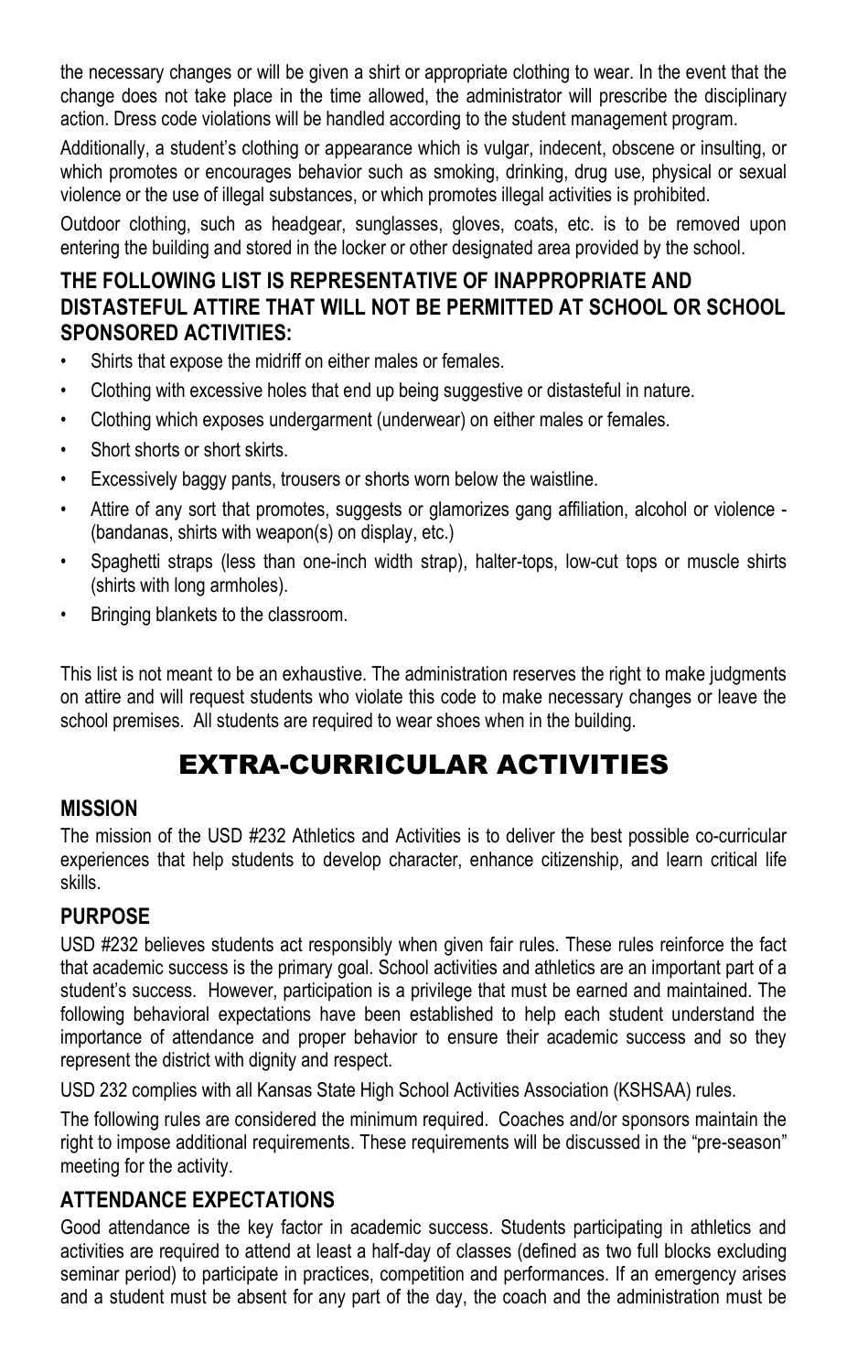contacted and give approval for participation. It is the responsibility of the student to see their teacher **before** they miss class due to an activity or event. All work shall be made up in accordance with the make-up work policy.

### **BEHAVIORAL EXPECTATIONS FOR PARTICIPATION IN EXTRA-CURRICULAR ACTIVITIES**

Each student who participates in co-curricular and extra-curricular activities is a representative of the school district and is expected to conduct themselves in a lawful and appropriated manner at all times. Each student is expected to demonstrate leadership and discipline in the classroom, on the playing field and in a performance. Students that receive disciplinary actions from school or law enforcement officials are required to notify their coach and/or sponsor within 24 hours of the incident. Students are expected to take responsibility for his/her actions and comply with consequences in a cooperative manner. These expectations apply to activities not only on school property, but also to travel on district transportation, off site school sponsored activities, off site school conduct that causes or results in disruptive behavior on school property, and illegal or violent acts off site that pose a threat to the safety of students or staff, or disrupt the learning environment.

During any activity season (Fall, Winter, or Spring), regardless of the quantity, a student shall not:

unlawfully manufacture, sell, distribute, dispense, possess, use or be under the influence of illicit drugs, controlled substances, manufactured non-medical or non-prescribed mood altering substances, or alcoholic beverages at school or on school district property, or at any school activity.

Mill Valley High School will adhere to all policy/procedures of the USD 232 Code Of Conduct. You can find this document on the USD 232 website.

### **GOVERNED ACTIVITIES**

All student activities that are governed under the jurisdiction of Kansas State High School Activities Association and those that represent USD 232 at any site or location are included in the policy. Activities and organizations not included in the above definition may operate under the Code of Conduct guidelines at the sponsor's discretion.

### **PENALTIES FOR VIOLATIONS**

Penalties will accumulate during any activity season from August through July and will affect all activities in which the offending student is participating at the time. Penalties incurred near the end of a season may be enforced at the beginning of the next season of participation. **Penalties may include but not be limited to:** 

### **\*FIRST VIOLATION**

At minimum, the student shall forfeit eligibility for the next two (2) consecutive inter-scholastic event dates or two (2) weeks of a competition season (beginning with the first competition date) in which the student is a participant, whichever includes the greater number of contests. Students are not allowed to suit up on the date(s) of their activity suspension. However, at the discretion of the Building Administrative Team, disciplined students may attend games but may not suit up. Students can still practice with a team or individual sport during a competition suspension for violating the substance policy. No exception is permitted for a student who becomes a participant in a treatment program.

#### **\*SECOND VIOLATION**

At minimum, the student shall forfeit eligibility for the remainder of the current activity season or remain ineligible for any governed activity for the next six (6) week period, whichever is greater, excluding buffer week, KSHSAA non-practice dates, holidays and spring break.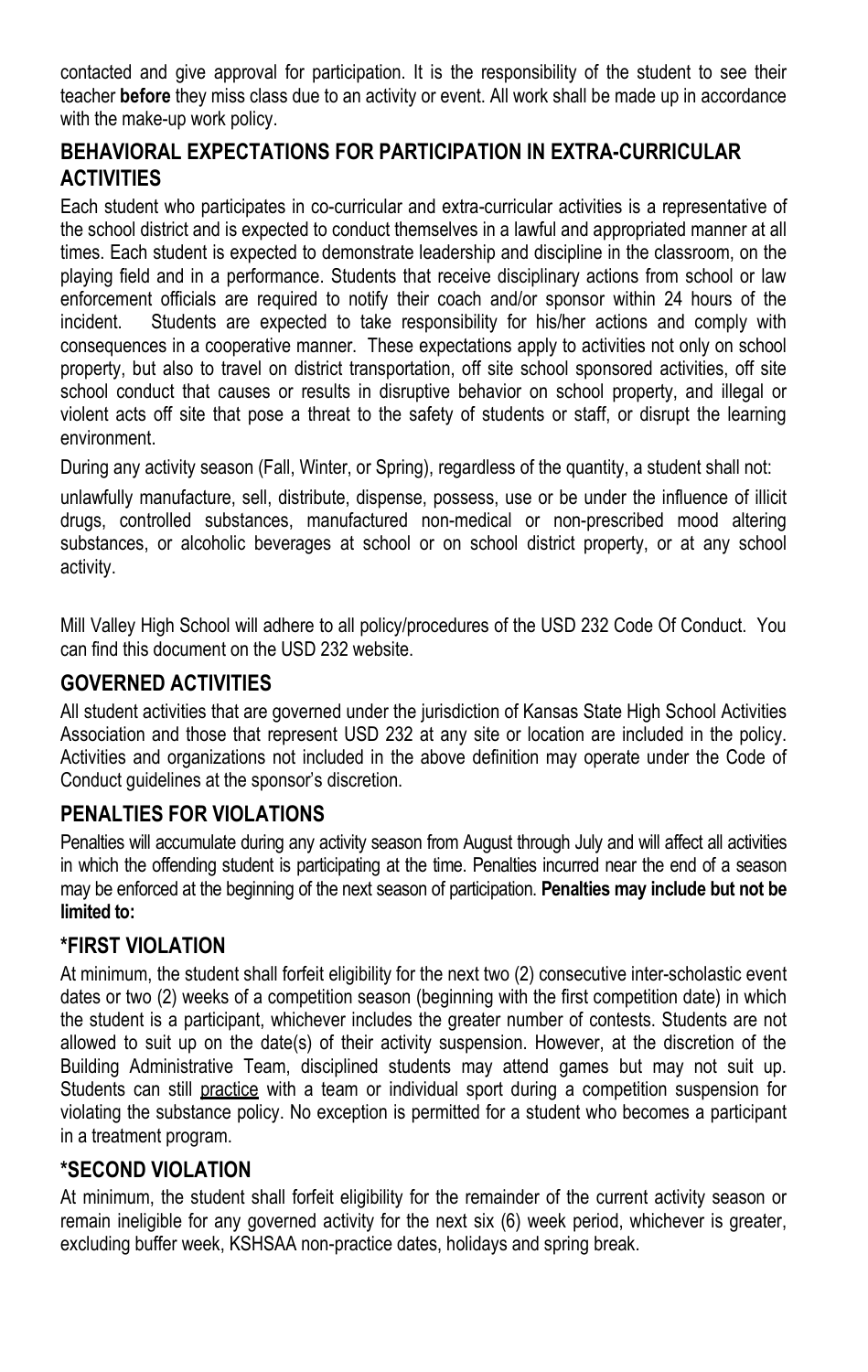### **THIRD VIOLATION/SERIOUS VIOLATION**

As determined by the Building Administrative Team, a student may become ineligible for multiple seasons of activities not to exceed a period of one year from the date of the last violation.

\*Seriousness of the violation may warrant movement to higher levels of consequence.

Students who violate this policy will be temporarily suspended from the team, placed on continued suspension or dismissed from the team as outlined by the Tobacco, Alcohol and Drug Policy.

For additional information, please refer to the district drug policy by going to the district homepage at www.usd232.org and following the link to Mill Valley / De Soto High School. The document is titled Tobacco, Alcohol and Drug Policy.

A student who is assigned in-school suspension is not in good standing and is thereby prohibited from representing his or her school in any school activity during the period of suspension.

## **ACADEMIC EXPECTATIONS FOR PARTICIPATION IN EXTRA-CURRICULAR ACTIVITIES**

USD 232 requires that all students must pass six (6) core subjects (based upon a cumulative weekly basis)in the previous semester to be eligible for participation in activities and athletics.

In addition to these requirements, USD 232 requires students to have a "C" average in all current classes with no F's in order to compete or perform. Students' grades will be checked every two weeks by the athletic director. If a student does not meet academic guidelines, the athletic director will give the student a one (1) week warning of pending academic probation. If the student fails to improve grades to meet the academic standards within one (1) week of the warning, the student will be put on academic probation. During academic probation the student will not be allowed to compete, but will be required to attend practices/rehearsals.

At the end of the week the student's probationary status will be reviewed and the student will either be taken off probation or remain on probation for another week. If after two weeks the student shows no signs of improvement, the coach/sponsor, student and administrator will decide the next step. A student may be released from a team, group or club if adequate effort is not seen in deficit academic areas.

#### **SPORTS OFFERED**

**Fall:** Football, Boys' Soccer, Cross-Country, Girls' Tennis, Volleyball, and Girls' Golf

**Winter:** Boys' Basketball, Girls' Basketball, Boys' and Girls Bowling, Boys' Swimming and **Wrestling** 

**Spring:** Softball, Girls' Soccer, Track, Baseball, Boys' Tennis, Girl's Swimming and Boy's Golf

### **PHYSICAL EXAMINATION AND PARENTAL ACKNOWLEDGEMENT RULE**

No student is eligible to represent his or her high school in interscholastic athletics until a physical is on file with the principal. The physical must consist of a signed statement by a practicing physician certifying that the student has passed an adequate physical examination and is physically fit to participate in interscholastic athletics. A parent or legal guardian must also sign this statement. The physical examination and KSHSAA form must be on file prior to the first practice.

### **STUDENT ID**

The student activity ticket (ID card) allows students to go to all home athletic events **except** seasonal playoff games.

#### **FIELD TRIPS**

From time to time field trips will be planned to carry out curricular or extra-curricular activities. When students are on field or activity trips they are not considered absent from school, however, students are responsible for any missed work. Students who have excessive absences during a semester may not be allowed to go on field trips. Sponsors should give advance notification to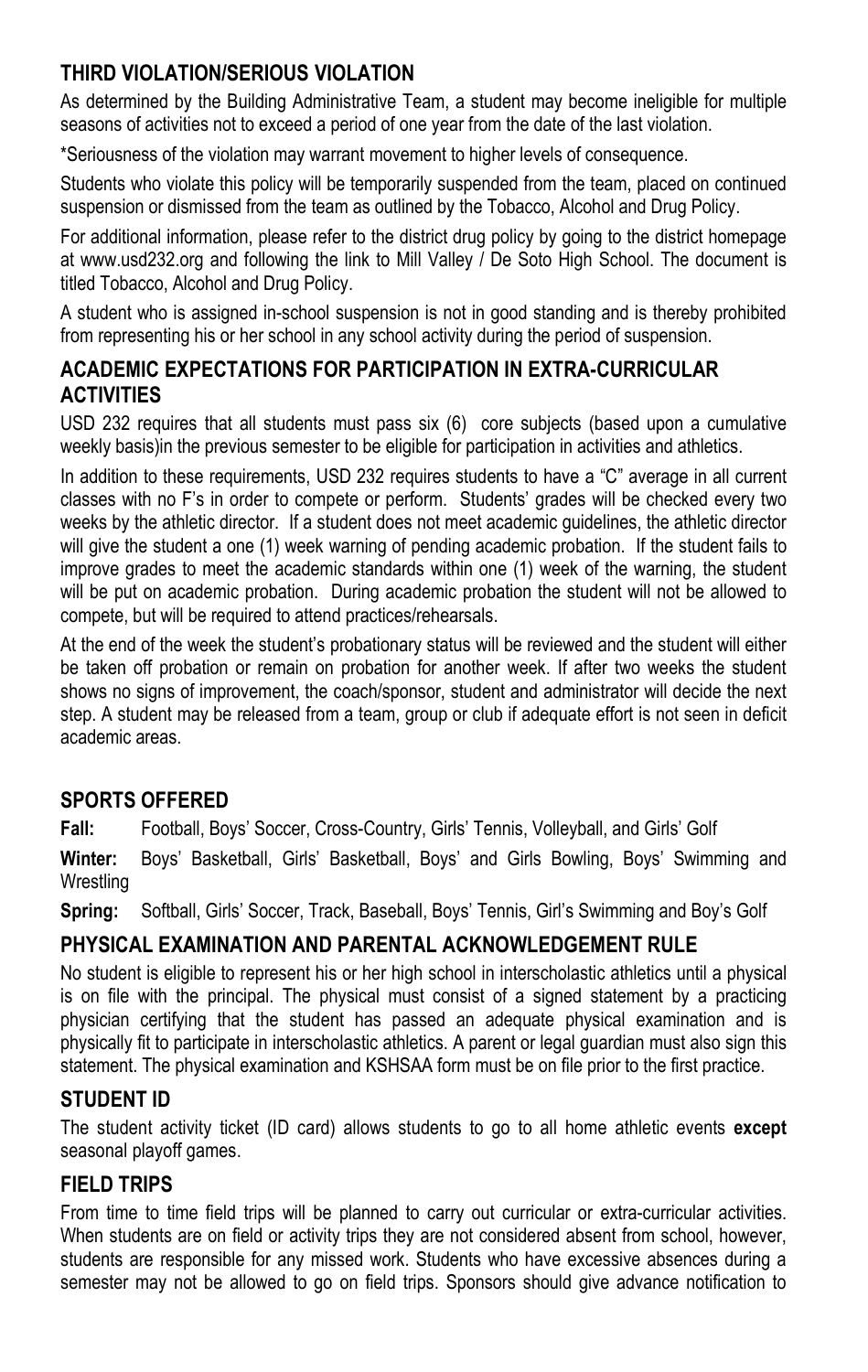teachers, administration and the attendance secretary of all students attending any field trip.

## **ASSEMBLIES AND PEP RALLIES**

Assemblies will be scheduled as warranted. Daily schedules will be altered depending upon the time needed for the assembly. Students are expected to be courteous, treat others with dignity and respect and follow all codes of conduct during pep rallies and assemblies.

## **STUDENT LEADERSHIP & ELECTIONS**

Student Council officers, class officers and class representatives are elected during the 4th quarter of the current school year for the next academic year. Incoming freshmen will be elected to the class leadership positions within the first two weeks of the school year. Elections are by secret ballot no sooner than one week after nomination. All candidates must prepare and present a speech to run for their desired position. Those who are elected to a leadership position are expected to attend student council meetings and plan and participate in the functions of the council a well as remain in good standing as a student at Mill Valley High School.

## **EXTRA-CURRICULAR FUNDRAISING**

All organizations wishing to conduct projects for the purpose of raising funds must have approval from the Board of Education. Applications should be submitted by the organization sponsor and approved by the principal or AD.

## **SCHOOL DANCES**

School dances may be held from time to time. The following rules will apply to all school dances:

- 1. Only students of Mill Valley High School and their guests may attend.
- 2. Guests will only be admitted with a guest permit. Permits will be issued and approved by the administration. Guests must present photo identification for admittance.
- 3. Guests are subject to the same regulations as Mill Valley High School students.
- 4. Recently graduated students under the age of 21 and students enrolled in a high school will be allowed to attend as guests.
- 5. Students in the 8th grade or below will not be admitted.
- 6. No admission will be allowed after the first hour of the dance.
- 7. Students may leave the dance at any time, but they will not be readmitted.
- 8. Alcohol, tobacco, or drugs will not be tolerated. If it is the opinion of a sponsor that any student is under the influence of any substance, admittance will be denied and efforts will be made to notify their parents/guardians.
- 9. Students or their guests who engage in inappropriate behavior, whether on or off of the dance floor, will be asked to leave, and parents will be contacted.
- 10. School dances are a school sponsored activity and the same student expectations apply to student behavior. Any action that is unacceptable in regards to the PDA policy during the school day applies to dances as well. A student exhibiting crude or sexually inappropriate behavior at a dance, as observed by administration or chaperones will be asked to cease the activity or they will be asked to leave the dance.

## **STUDENT- NOT-IN-GOOD-STANDING**

A student is deemed not in good standing as determined by the principal or principal's designee. This will result in a "loss of privileges" for a period of time specified by the principal or principal's designee.

If a student is deemed "not in good standing" he/she will be subject to a reduction of school privileges including, but not limited to, school dances, attendance at school activities, field trips, etc. It should be noted that a student may also lose privileges due to an accumulation of points rendered for attendance based referrals, as well as for failure to provide funds for unpaid fees from the previous school year(s).

Any student deemed "Not In Good Standing" will be ineligible to participate and represent the district in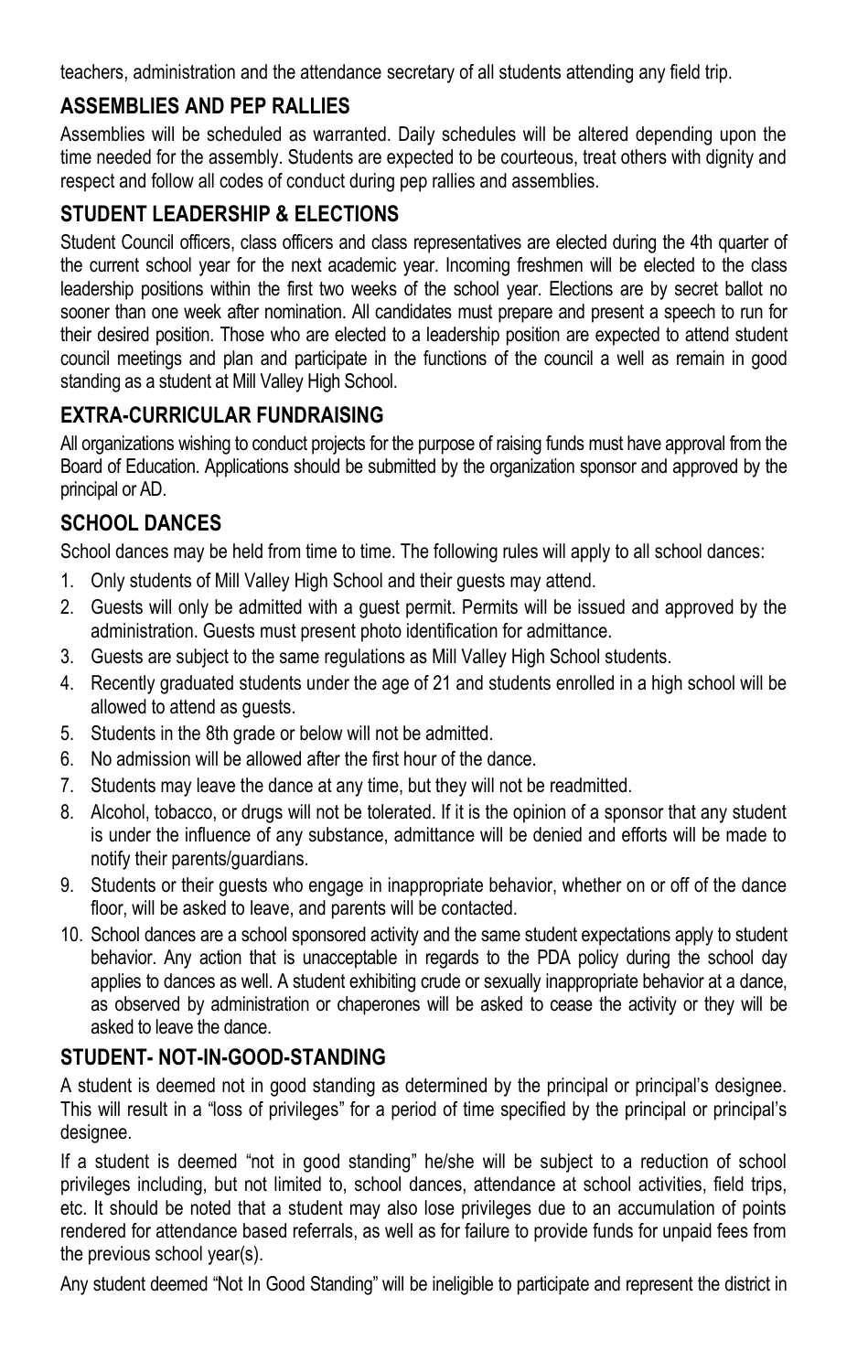extra-curricular activities. The terms and privileges will be addressed by the administration. The student will be responsible for contacting the administrator to re-evaluate his/her good standing status..

A student who is assigned in-school or out-of-school suspension is not in good standing and is thereby prohibited from representing his or her school in any school activity during the period of suspension.

## **VISITATIONS TO INSTITUTES OF HIGHER LEARNING**

It is often advantageous for seniors and 2nd semester juniors to visit institutes of higher learning in accordance with their post high school plans. Seniors and 2nd semester juniors may be excused for visiting institutions of higher learning providing the following four requirements are met:

- 1. The student must be in good academic standing.
- 2. The student must have a solid attendance record.
- 3. All work must be made up
- 4. Parental permission is given for the visitation.

## **UNAUTHORIZED SCHOOL ACTIVITIES**

Students participating in any unauthorized and unscheduled school group activity shall be subject to suspension, expulsion, or such other disciplinary action as may be prescribed by the administration and the Board of Education. Students taking part in unauthorized group leave (skip day) may be required to attend additional day(s) after the end of the regular school term. "Senior Skip Day" is considered an unauthorized activity and participants are subject to disciplinary action.

### **ILLNESS OR INJURY DURING SCHOOL**

A student who is too ill to remain in class is to report to the nurse's office. If necessary, school personnel will call the parents/guardians. School personnel, including the nurse, are not authorized to prescribe medicine, perform treatments or make a diagnosis. We only practice first aid. **Students who are ill or injured are not to be taken or sent home until parents or other designated responsible people have been contacted.**

### **FIRST AID (BOARD POLICY UNDER JGFG)**

If a student has an accident which requires medical treatment, no action shall be taken by an employee except the following:

- send for medical help;
- make the student as comfortable as possible while waiting for competent medical assistance to arrive; and
- notify the principal.

If an employee present is qualified to administer first aid, aid may be given. Qualified employees, for this purpose are those employees who have successfully completed an approved Red Cross first aid program.

### **HIGH SCHOOL MEDICATION POLICY**

The supervision of medications shall be in strict compliance with board policies and guidelines. For any medication, prescription or over-the-counter, to be self-administered or administered by school personnel, the parent must give consent and must agree to release the school district and personnel from liability. **The consent and release from liability must be in writing on the proper District Medication Form.**

Students in grades 9 through 12 may carry and take their own prescription medication unless the prescribing health professional specifically orders the medication to be administered through the health room. Medication is to be carried in prescription bottles with the name of the medication and directions attached. Controlled drugs, such as Ritalin and narcotic pain medications, must be kept in a locked area of the office or health room and administered by the nurse or the designee. Students with chronic conditions should have a record of medications on file in the health room.

Any changes in type of drugs, dosage and/or time of administration should be accompanied by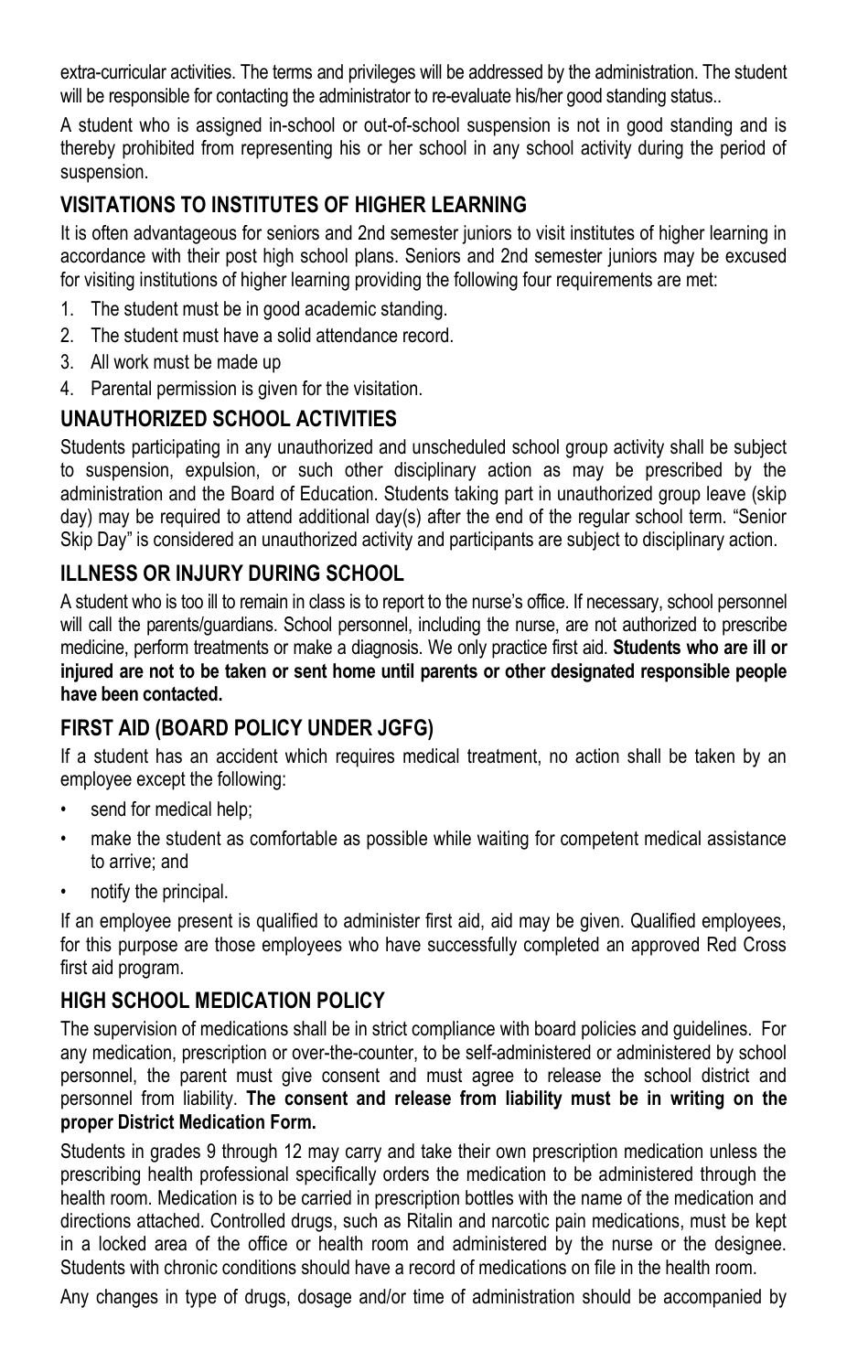new physician and parent permission signatures and a newly labeled pharmacy container.

Common over-the-counter medication for minor discomforts (Tylenol, Midol, Advil) may be carried by the students in grades 9 through 12 with parental permission. The student should carry what is needed for that day and it should be carried in the original container that is clearly marked. A limited amount of Acetaminophen and Ibuprofen is stocked in the health room for student use with parental written permission.

The building administrator may choose to discontinue the administration of medication provided he/she has first notified the parents or medical person in advance of the reasons for and date of the discontinuance.

In the administration of medication, the school employee shall not be deemed to have assumed to himself any other legal responsibility other than acting as a duly authorized employee of the school district.

### **ACCIDENTS, INJURIES AND INSURANCE**

Students are sometimes injured at school or school sponsored activities. **The school does not maintain an insurance policy on students for such accidents.** Student insurance is available for a nominal cost through companies working with the school district. Applications are available from the building office or district web site. Parents are provided this information at enrollment and are requested to purchase or waive the insurance.

### **FIRE AND SEVERE WEATHER DRILLS**

Fire drills are required by law at regular intervals and are an important safety precaution. When the fire alarm or other signal is given, it is imperative that everyone promptly vacates the building by the prescribed route which is posted in each room. A fire drill plan is posted in each room and students should be aware of the route to be taken for any given hour of the day. Students are to remain outside the building until a signal is given to return inside. Each teacher will be responsible for assisting any student with a disability in their charge to the nearest accessible exit or safe refuge area. Each building administrator will be responsible for assisting any visitor with a disability to the nearest accessible exit or safe refuge area.

Severe weather drills will be conducted during the school year. During a tornado drill or tornado warning, all students are taken to designated areas until an "all clear" is sounded. Students should know where they are assigned to go during a storm warning drill.

After the "all clear", students may only be released to their parents or to an authorized adult. If the severe weather warning extends beyond the school day, children will remain at school until the "all clear" sounds or are picked up by their parent(s)/ guardian(s) or authorized adult.

## **GUIDANCE AND COUNSELING**

USD 232 maintains a counseling program for the benefit of students. There are several reasons why students may wish to confer with the school counselor:

- 1. To have someone listen to and work with personal problems.
- 2. Gain information concerning vocations and careers.
- 3. To receive help with class scheduling.
- 4. To plan for future class enrollments.
- 5. To gather information concerning colleges, trade schools, military service, scholarships and other information about post high school training.
- 6. To receive interpretation of test results.

### **TELEPHONE CALLS**

Telephone calls may be made to the school office 422-4351 between the hours of 7:30 a.m. and 4:00 p.m. The office is not open on Saturdays, Sundays or holidays.

Students may make necessary calls home from the office with permission. **Students are not to**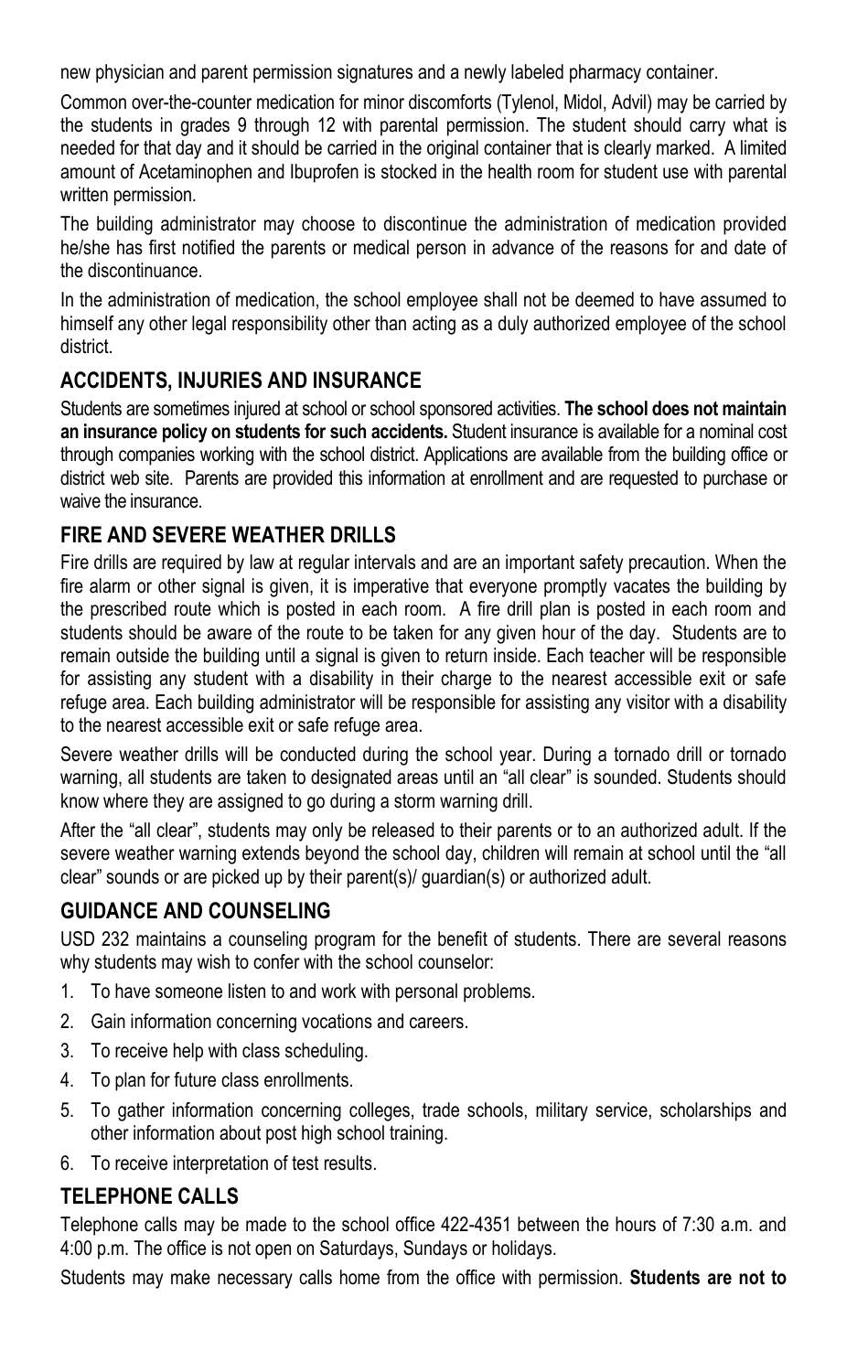**make or receive calls on personal cell phones during scheduled class time** (See electronic devices). Parents are requested to NOT call their students cell phone during school hours. If it is important, please call the office and ask that a message to be delivered. Tardies resulting from the use of the telephone between classes will be unexcused. **No passes will be given to the office for telephone use.**

### **FEES**

A student material fee will be assessed each year. For students in grades 6 – 12, this fee includes the cost of one school planner. Additional fees are charged in classes where materials are used and retained by the student. Students who fail to make appropriate arrangements for fee payments may be placed on the loss of privileges list.

### **STUDENT RECORDS**

Under the provisions of the Family Educational Rights and Privacy Act (FERPA) parents of students and eligible students (those who are 18 or older) are afforded various rights with regard to the educational records which are kept and maintained by the school. Please refer to the Student and Parent Handbook for an explanation of these rights.

## **DIRECTORY INFORMATION**

Please refer to the Student and Parent Handbook for the list USD 232 has designated as directory information which may be disclosed for any purpose without your consent.

### **PERMISSION TO PUBLISH/RELEASE STUDENT INFORMATION**

Student photographs, names, and/or student work may be used in the building/district publications, local media, and/or other publications deemed appropriate by the building/district. The information will be used for program descriptions and/or student participation.

You have a right to deny the release of / or designation of any / all of the above student work and directory information by completing the **Student Media and Directory Information Permission Form.** The form **must** be returned to your student's school within two (2) weeks of enrollment. If this form is not filed indicating your denial for releasing information, USD 232 assumes there is no objection and any or all student information deemed public, schoolwork, activities, pictures and directory information listed above may be released to the media.

## **WEB PAGE GUIDELINES**

We will provide a release form for parents (or students over 18) to sign regarding publishing their picture, name, work, or performance on the district/school web pages.

## **PARKING**

Parking on campus is a privilege extended to the students of Mill Valley High School. For the purposes of organization and security, the administration of Mill Valley High School has developed a list of guidelines and consequences for violation of parking privileges on the campus. All students must register the car they drive with the SRO. **PRIOR** to parking the vehicle on school property students must visibly display their parking permit/sticker. The parking lot is the property of USD 232 and as such, cars parked in it are subject to search and inspection by authorized personnel and / or school officials. Students may receive a school-issued parking ticket for failure to comply with parking lot regulations. In addition, if students are told to move their vehicles and they are late for a class, they will be subject to class consequences (tardies etc) Students may lose driving privileges after third parking violation. **FRESHMAN STUDENTS WILL NOT BE ALLOWED TO DRIVE OR PARK ON CAMPUS**.

1st time parking violation - \$5 Fee

2nd time parking violation - \$10 Fee

Each subsequent parking infraction increases in \$5 increments.

Enforcement of parking infractions is the responsibility of the administration. Several key rules govern parking on campus. Among these are: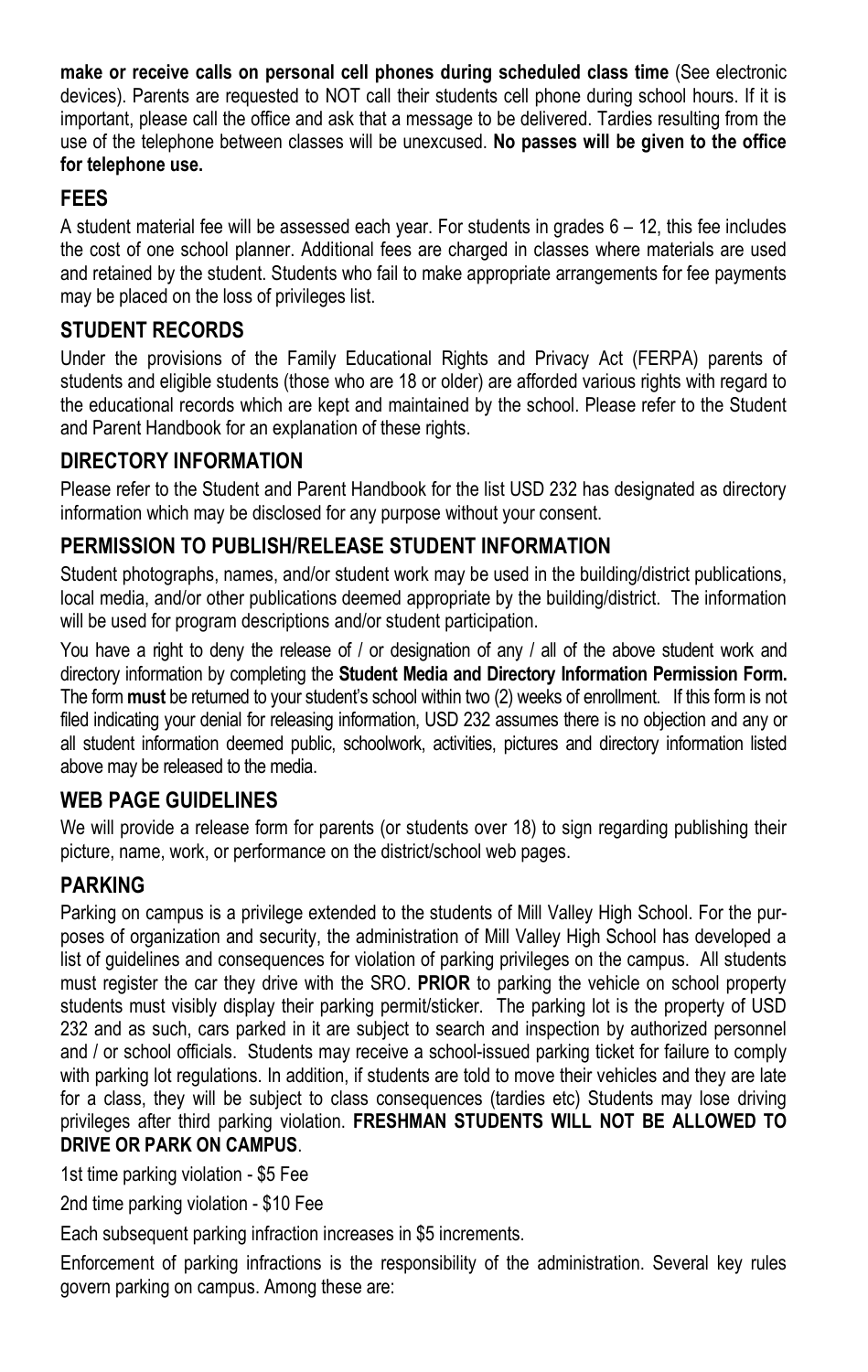- 1. Do not park in teacher/staff parking area.
- 2. NO parking in designated handicap or visitor parking spaces
- 3. Park within the marked lines
- 4. Loitering in the parking lot is NOT allowed; once on campus, proceed into the building
- 5. Follow posted speed limits -15 MPH
- 6. Students are **not** allowed to go to their cars during the school day without permission from an administrator or the SRO.
- 7. No through traffic before and after school between high school and middle school parking lots.

### **DRIVING VIOLATIONS**

Students driving on campus will display prudent and cautious driving behavior at all times. Reckless driving and speeding will be dealt with severely. The administration and local law enforcement will determine punishment for this type of driving. The administration may suspend parking and driving privileges any time for any reason.

### **SCHOOL BUS DISCIPLINE**

At the first indication of a persistent behavior problem on the part of a bus rider, the driver must arrange for a personal and private conference with the individual. A written record of the conference and any action taken shall be made and the building administrator shall receive a copy. The student must sign this conference slip or a notation must be made that the student refused to sign. The building administrator shall notify the parents of possible consequences. In the event the behavior problem is still not corrected, a green slip will be issued, the bus driver shall contact the parent personally and the student shall be suspended from bus service for three days. If the student continues to be disruptive, the school will have no choice but to protect the rights of other riders through long-term suspension of bus service. A second green slip is required plus notification to the parent.

Parents may request a hearing in the case of long-term suspension. The hearing committee shall consist of a representative of the board and an administrator.

If a green slip is given in the morning, the student's suspension will begin the following day. Activity or behavior by a student riding the bus, which threatens the safety of other bus riders or is in open defiance of a request by the driver, shall result in immediate suspension of bus service pending a parent conference.

Students riding the bus home are to load the bus at the designated time and location. They are not allowed to walk to MTMS.

### **STUDENT NUTRITION**

Lunch is served daily in the cafeteria or students may bring their lunch. Student school lunch costs \$2.75 each.

It is acceptable for parents to bring **their** child any meal options they deem fit. However, they may **not**  bring another student any food items. To protect USD 232 students from being exposed to food allergens, and to prevent adulterated food, or food not meeting district wellness policy to enter the school, USD 232 reserves the right to require a segregated seating arrangement when outside food is brought into the MVHS cafeteria.

**Due to various food allergies and restricted diets, parents may only bring food in for their student which is not to be shared with other students. Visitors/friends will not be allowed to accompany. Students may not leave campus during their lunch period.**

### **STUDENT NUTRITION CHARGING**

Students may charge up to one lunch. After one charge students will be offered crackers, cheese and white milk at no charge. Charging of ala carte items is not permitted.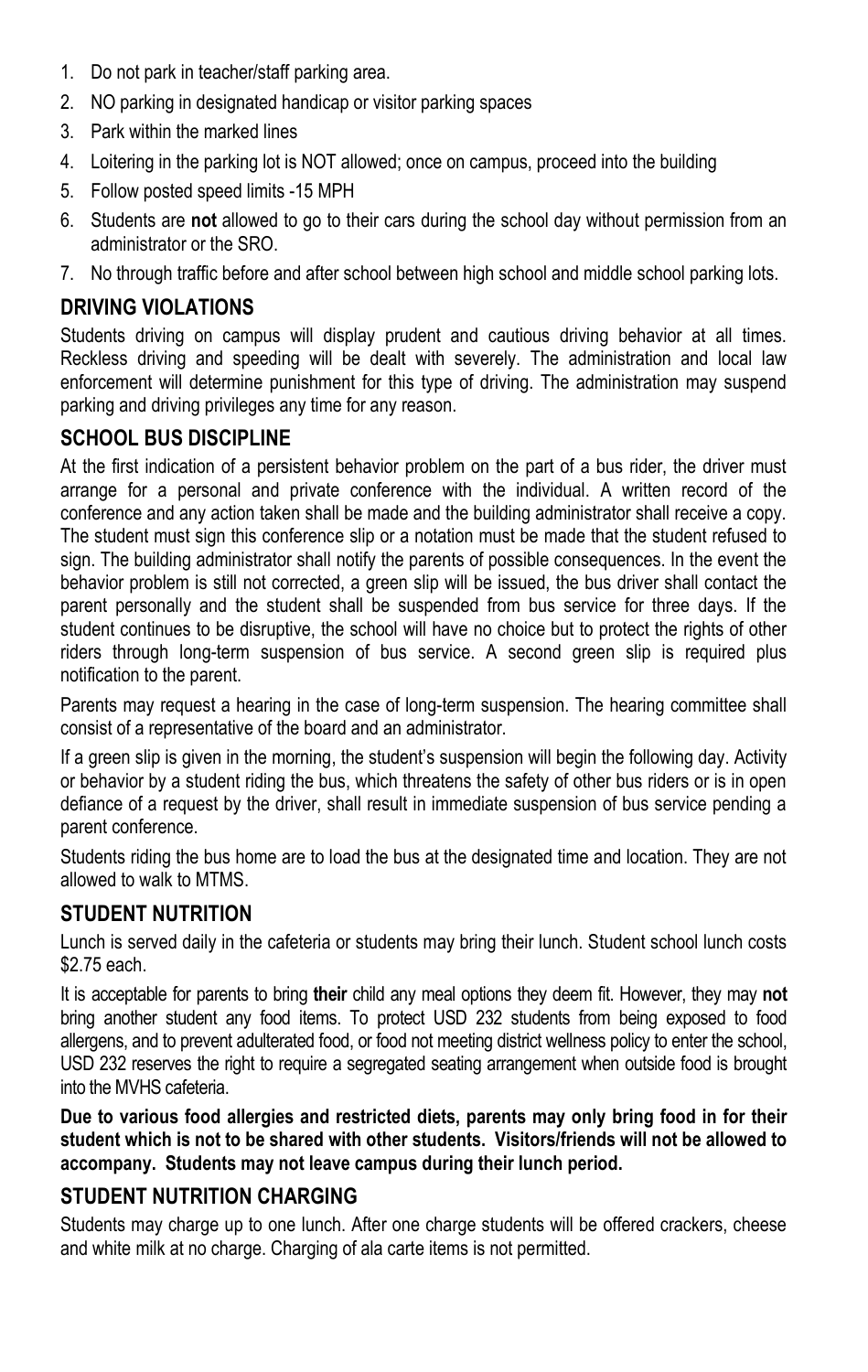### **CAFETERIA/COMMONS**

The cafeteria/commons, besides being a lunchroom is a good place for developing appropriate interpersonal relationships. Each student is expected to practice the general rules of good manners that one should find in the home. Some simple rules of courteous behavior that will make the lunch period pleasant and relaxed are:

- 1. Observing good dining room standards at the table.
- 2. Leaving the table and the surrounding area clean and orderly.
- 3. Replacing chairs and putting trash in the proper containers.
- 4. Not leaving the commons while eating or carrying food.
- 5. Only seniors are allowed to eat lunch in the outdoor dining area.
- 6. Fast food/restaurant food is not allowed in the cafeteria.
- 7. Fast food/restaurant food cannot be delivered to the school.
- 8. Students may be asked to eat in a designated area if outside food is brought for them.

All students will report to the commons during their assigned lunch period unless the lunchroom supervisor or their classroom teacher grants them permission to be in other areas of the building. Violators are subject to penalties appropriate for skipping classes.

### **EMERGENCY SAFETY INTERVENTIONS**

The BOE is committed to limiting the use of Emergency Safety Interventions ("ESI"), such as seclusion and restraint, with all students. The BOE encourages all employees to utilize other behavioral management tools, including prevention techniques, de-escalation techniques, and positive behavioral intervention strategies.

This policy shall be made available on the district website. In addition, this policy shall be included in at least one of the following: each school's code of conduct, school safety plan, or student handbook.

#### **Definitions** (See K.A.R. 91-42-1)

"Emergency Safety Intervention" is the use of seclusion or physical restraint when a student presents an immediate danger to self or others. Violent action that is destructive of property may necessitate the use of an emergency safety intervention.

"Seclusion" requires all three of the following conditions to be met: (1) the student is placed in an enclosed area by school personnel; (2) the student is purposefully isolated from adults and peers; and (3) the student is prevented from leaving, or reasonably believes that the student will be prevented from leaving, the enclosed area.

- "Chemical Restraint" means the use of medication to control a student's violent physical behavior or restrict a student's freedom of movement.
- "Mechanical Restraint" means any device or object used to limit a student's movement.
- "Physical Restraint" means bodily force used to substantially limit a student's movement.
- "Physical Escort" means the temporary touching or holding the hand, wrist, arm, shoulder, or back of a student who is acting out for the purpose of inducing the student to walk to a safe location.
- "Time-out" means a behavioral intervention in which a student is temporarily removed from a learning activity without being confined.

### **PROHIBITED TYPES OF RESTRAINT**

All staff members are prohibited from engaging in the following actions with all students:

- Using face-down (prone) physical restraint;
- Using face-up (supine) physical restraint;
- Using physical restraint that obstructs the student's airway;
- Using physical restraint that impacts a student's primary mode of communication;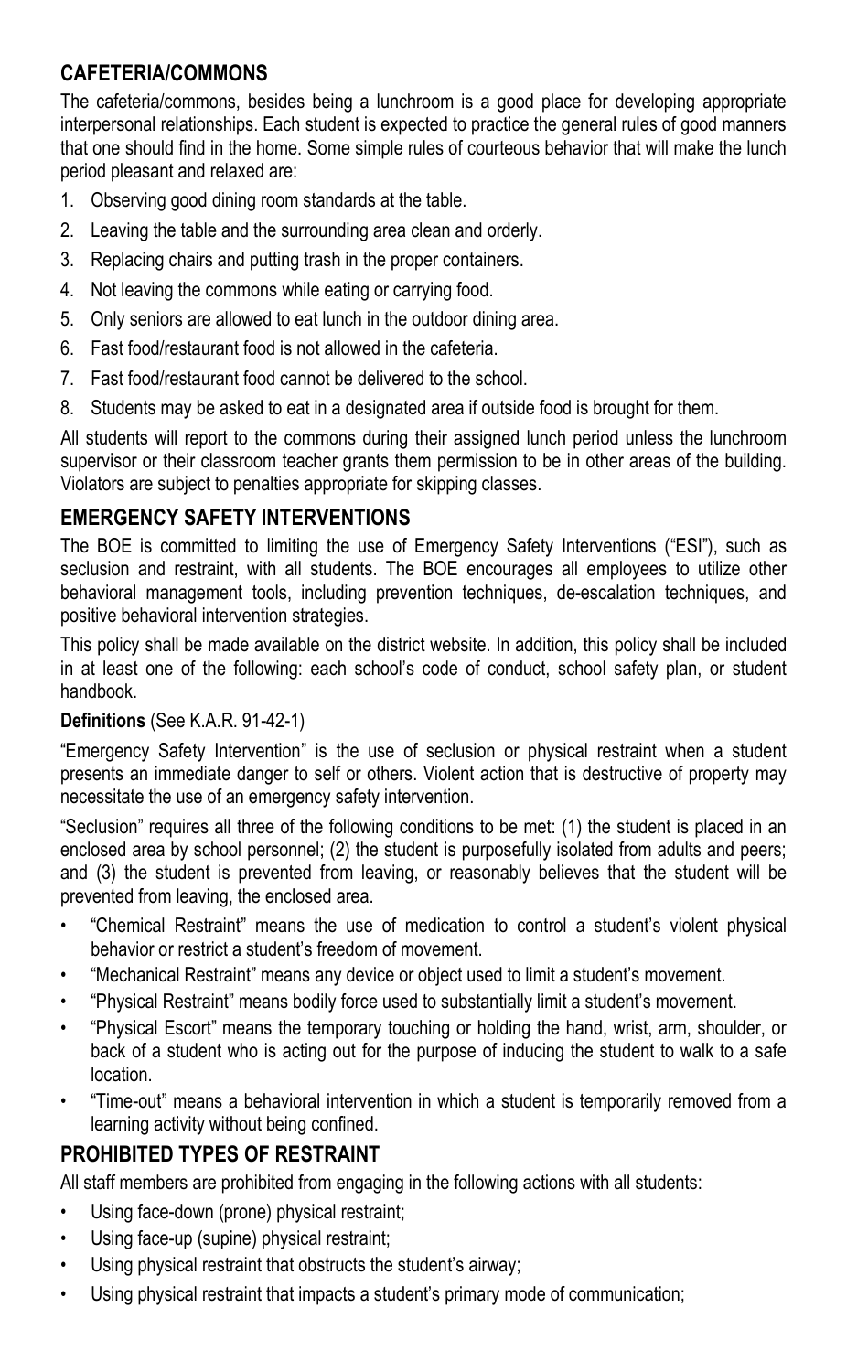- Using chemical restraint, except as prescribed by a licensed healthcare professional for treatment of a medical or psychiatric condition; and
- Use of mechanical restraint, *except*:
	- Protective or stabilizing devices required by law or used in accordance with an order from a licensed healthcare professional;
	- Any device used by law enforcement officers to carry out law enforcement duties; or
	- Seatbelts and other safety equipment used to secure students during transportation.

### **TRAINING**

All staff members shall be trained regarding the use of positive behavioral intervention strategies, de-escalation techniques, and prevention techniques. Such training shall be consistent with nationally recognized training programs on the use of emergency safety interventions. The intensity of the training provided will depend upon the employee's position. Administrators, licensed staff members, and other staff deemed most likely to need to restrain a student will be provided more intense training than classified staff who do not work directly with students in the classroom. District and building administration shall make the determination of the intensity of training required by each position.

Each school building shall maintain documentation regarding the training that was provided and a list of participants.

#### **DOCUMENTATION**

The principal or designee shall provide written notification to the student's parents any time that ESI is used with a student. Such notification must be provided within two (2) school days.

In addition, each building shall maintain documentation any time ESI is used with a student. Such documentation must include all of the following:

- Date and time of the intervention,
- Type of intervention,
- Length of time the intervention was used, and
- School personnel who participated in or supervised the intervention.

All such documentation shall be provided to the building principal, who shall be responsible for providing copies of such documentation to the superintendent on at least a biannual basis. At least once per school year, each building principal shall review the documentation of ESI incidents with appropriate staff members to consider the appropriateness of the use of ESI in those instances.

**Reporting Data** District administration shall report ESI data to the State Department of Education as required.

**Local Dispute Resolution Process** The BOE encourages parents to attempt to resolve issues relating to the use of ESI informally with the building principal and/or the superintendent before filing a formal complaint with the board. In the event that the complaint is resolved informally, the administrator must provide a written report of the informal resolution to the superintendent and the parents and retain a copy of the report at the school. The superintendent will share the informal resolution with the board of education and provide a copy to the state department of education.

If the issues are not resolved informally with the building principal and/or the superintendent, the parents may submit a formal written complaint to the BOE by providing a copy of the complaint to the Clerk of the Board and the Superintendent.

Upon receipt of a formal written complaint, the Board President shall assign an investigator to review the complaint and report findings to the BOE as a whole. Such investigator may be a board member, a school administrator selected by the board, or a board attorney. Such investigator shall be informed of the obligation to maintain confidentiality of student records and shall report the findings and recommended action to the board in executive session.

Any such investigation must be completed within thirty (30) days of receipt of the formal written complaint by the board clerk and Superintendent. On or before the 30th day after receipt of the written complaint,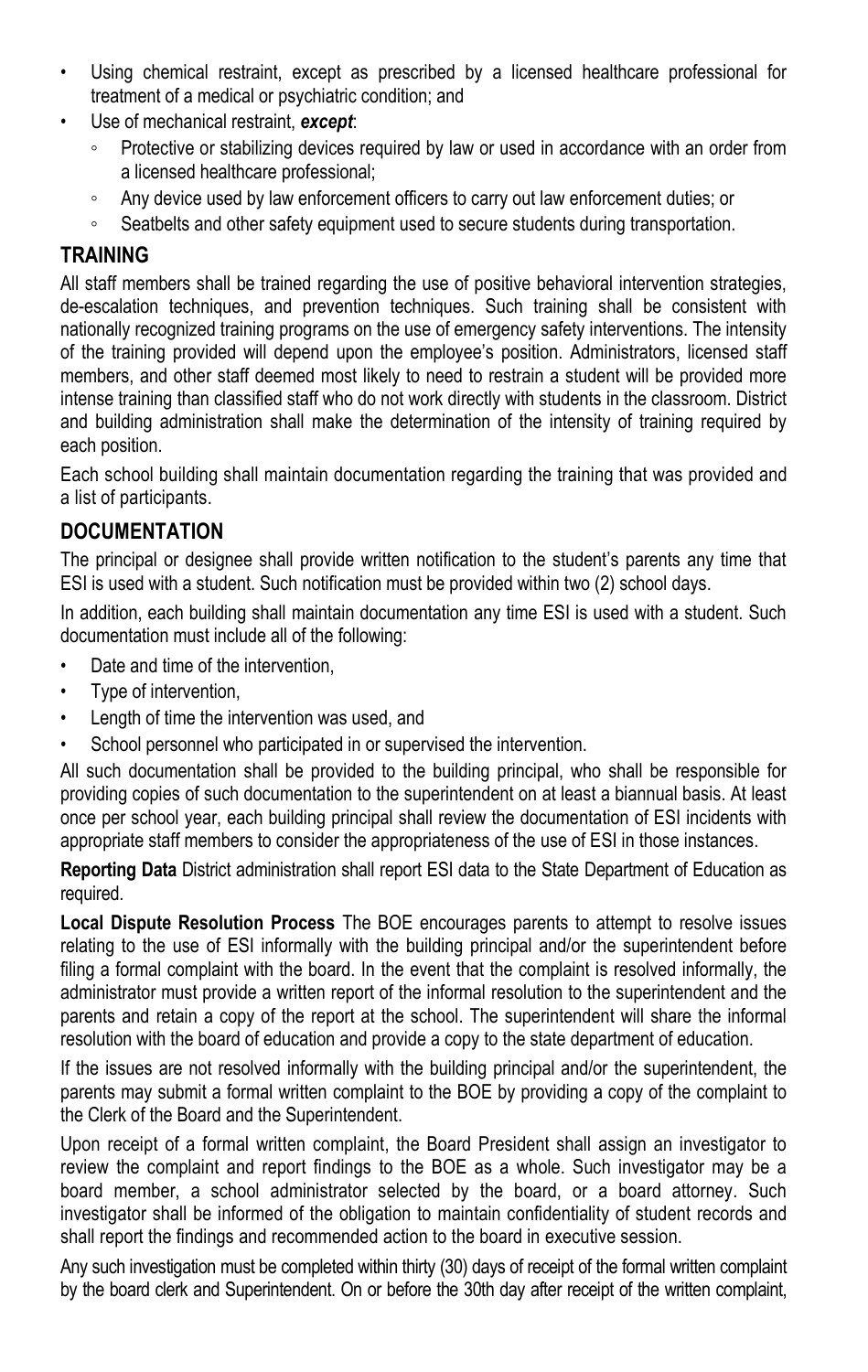the board shall adopt a report containing written findings of fact and, if necessary, appropriate corrective action. A copy of the report adopted by the board shall be provided to the parents, the school, and the State Board of Education.

*Approved: USD 232 Board of Education* 

# HAVE A GREAT YEAR!

# ACKNOWLEDGMENT OF RECEIPT OF HANDBOOK

#### **By receipt of the handbook, the student acknowledges the following.**

This handbook contains the yearly required notification on the following issues:

- Technology Access and Authorized Use Policy (AUP)
- Nondiscrimination
- Family Educational Right to Privacy Act
- Directory Information
- Drug Free Schools and Communities Policy
- Inoculations/ Immunizations
- Availability of Asbestos Plan

As a condition of enrollment, the student is required to abide by all regulations contained in this handbook as well as other policies and procedures established by the board of education.

If the student chooses not to abide by the regulations contained in this handbook, any other policy and procedure established by the school or board of education, or any reasonable request by school authorities, disciplinary action may be imposed, up to and including expulsion from school.

# DE SOTO USD 232

### **ANTI-BULLYING STATEMENT**

De Soto USD 232 is a place where the business of education can be conducted in a welcoming environment free of intimidation, violence, and fear. This setting provides an educational climate that fosters a spirit of acceptance and care of every child. It is a place where behavioral expectations are clearly communicated, consistently enforced, and fairly applied.

### **STUDENT ANTI-BULLYING PLEDGE**

We, the students of De Soto USD 232, agree to join together to stamp out bullying at our school. We believe that everybody should enjoy our school equally, and feel safe, secure and accepted regardless of color, race, gender, popularity, athletic ability, intelligence, religion, nationality, sexual orientation, gender identity, and expression.

Bullying can be pushing, shoving, hitting, and spitting, as well as name calling, picking on, making fun of, laughing at, and excluding someone. Bullying causes pain and stress to victims and is never justified or excusable as "kids being kids," "just teasing" or any other rationalization. The victim is never responsible for being a target of bullying.

## **AS A STUDENT AT MILL VALLEY HIGH SCHOOL, I AGREE TO:**

- Value student differences and treat others with respect.
- Not become involved in bullying incidents or be a bully.
- Be aware of the school's policies and support system with regard to bullying.
- Report honestly and immediately all incidents of bullying to a faculty member.
- Be alert in places around the school where there is less adult supervision, such as bathrooms, corridors, and stairwells.